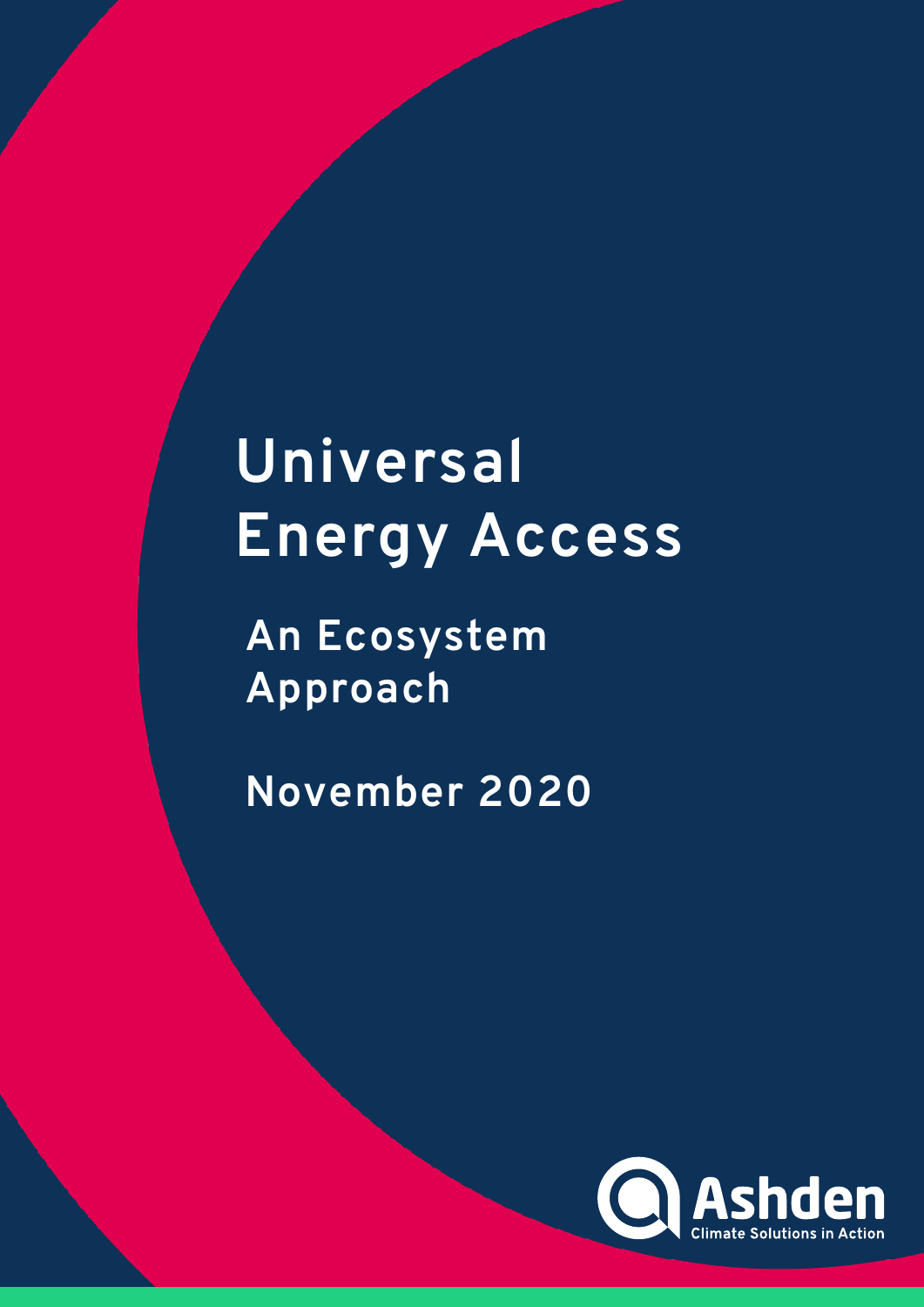## **Contents**

| Introduction: new crisis, old challenges | 03 |
|------------------------------------------|----|
| The need for finance                     | 09 |
| Three ecosystem challenges               | 13 |
| Conclusion: a changing role for Ashden   | 31 |

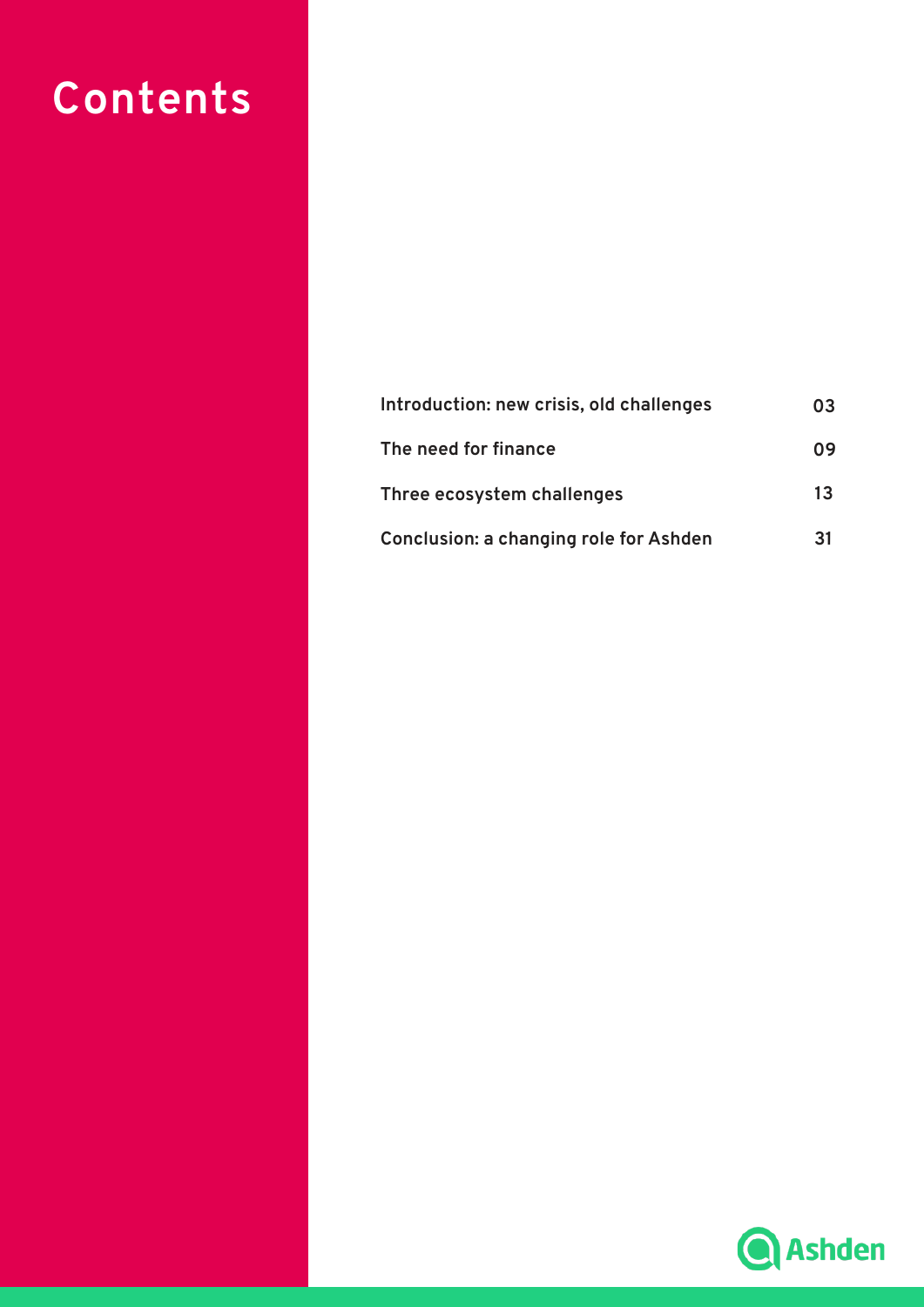### **Introduction**

## **New crisis, old challenges**

Coronavirus is the most urgent threat to Sustainable Development Goal 7 – global access to sustainable, affordable and reliable energy. The energy access sector is in severe crisis, but while the pandemic has gripped the world with horrifying speed, the issues it exposes and exacerbates in relation to energy access are longstanding.

In recent months, Ashden has surveyed dozens of energy access enterprises and organisations across our network about the impact of the pandemic on their operations, and supported wider knowledge gathering by sector organisations such as donor body EnDev. We have layered our insights on top of our existing knowledge of these innovators, built up over years and in some cases decades, to compile this report – made possible by the support of Wallace Global Fund. In it we delve into the short- and long-term challenges organisations currently face – using their experiences as a lense to explore the wider question of progress towards universal energy access.

We can report with confidence that the global pandemic is, on the whole, deepening barriers to energy access that have existed for decades – rather than creating new ones. As a result, coronavirus changes nothing and everything.

At this point in time, frontline enterprises and organisations face enormous challenges securing funding and investment, as well as difficulties reaching customers, retaining staff and buying stock. Despite impressive efforts to adapt to their situation, many are burning through their cash reserves. In a survey of over 600 companies across 44 countries by EnDev, over 50% of companies said they would have to close their business in two months.



Universal Energy Access November 2020

 $\overline{3}$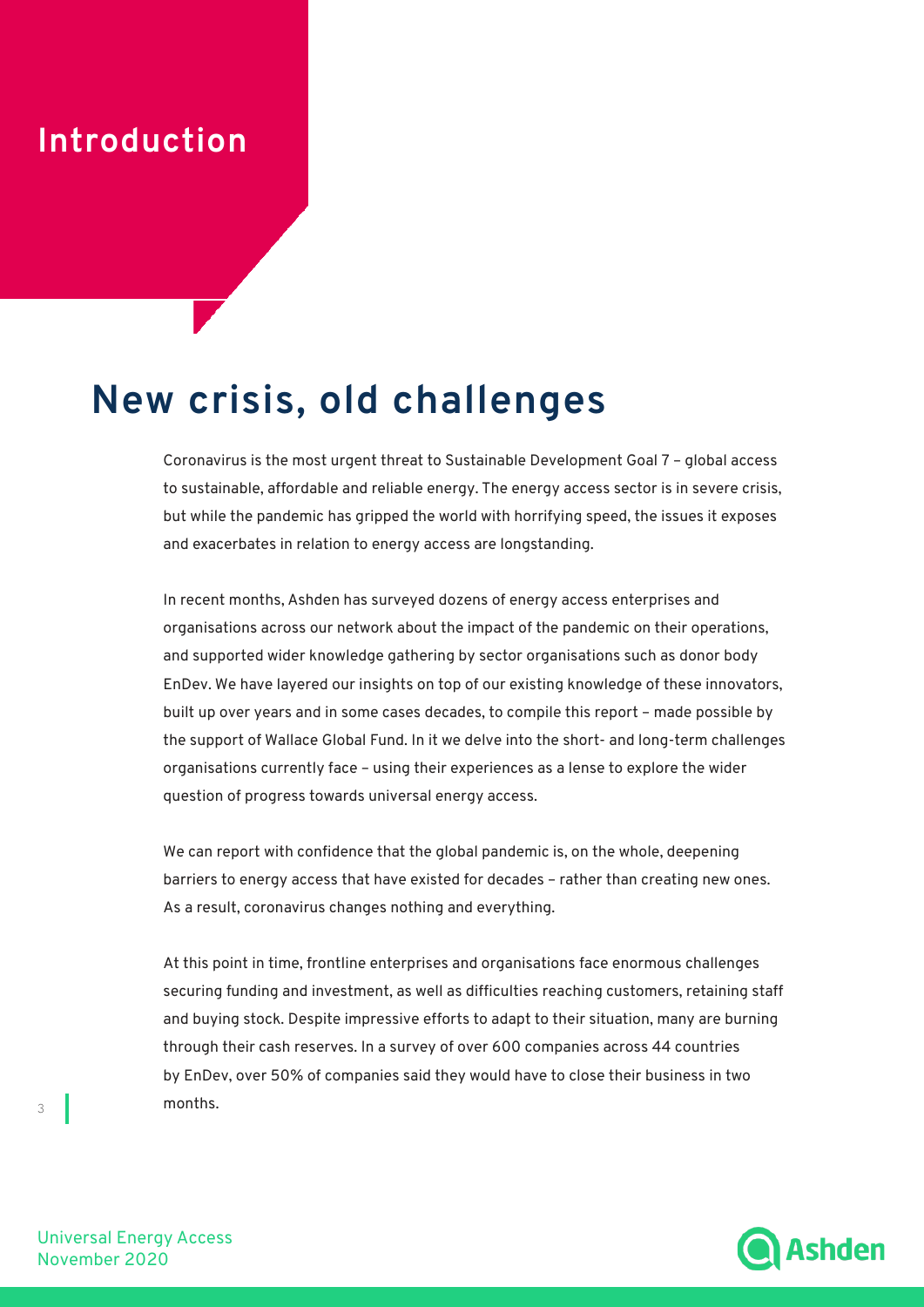Given the importance of a healthy ecosystem to progress on energy access, the impacts of the collapse or retreat of individual organisations will undoubtedly ripple out across the sector, disrupting partnerships and supply chains. These ripples could quickly combine to form a devastating wave, sweeping away years of universal energy access progress. Interventions that allow enterprises to survive and scale up are urgently needed. Grant funding is the top priority to complement the concessional loan relief funds that are already in the pipeline. In the face of the pandemic it is vital this funding flows fast, in small chunks, to the smaller, local enterprises that serve some of the most vulnerable and hardest to reach communities.

### **This moment of extreme danger for energy access efforts can become an important wake-up call.**

However, innovators confirm that the support they need now is largely the support they have been seeking for years. So positive interventions now will be a platform for longstanding and much-needed change. Optimistically, this moment of extreme danger for energy access efforts can become an important wake-up call, galvanising radical change through new approaches and thinking.



Universal Energy Access November 2020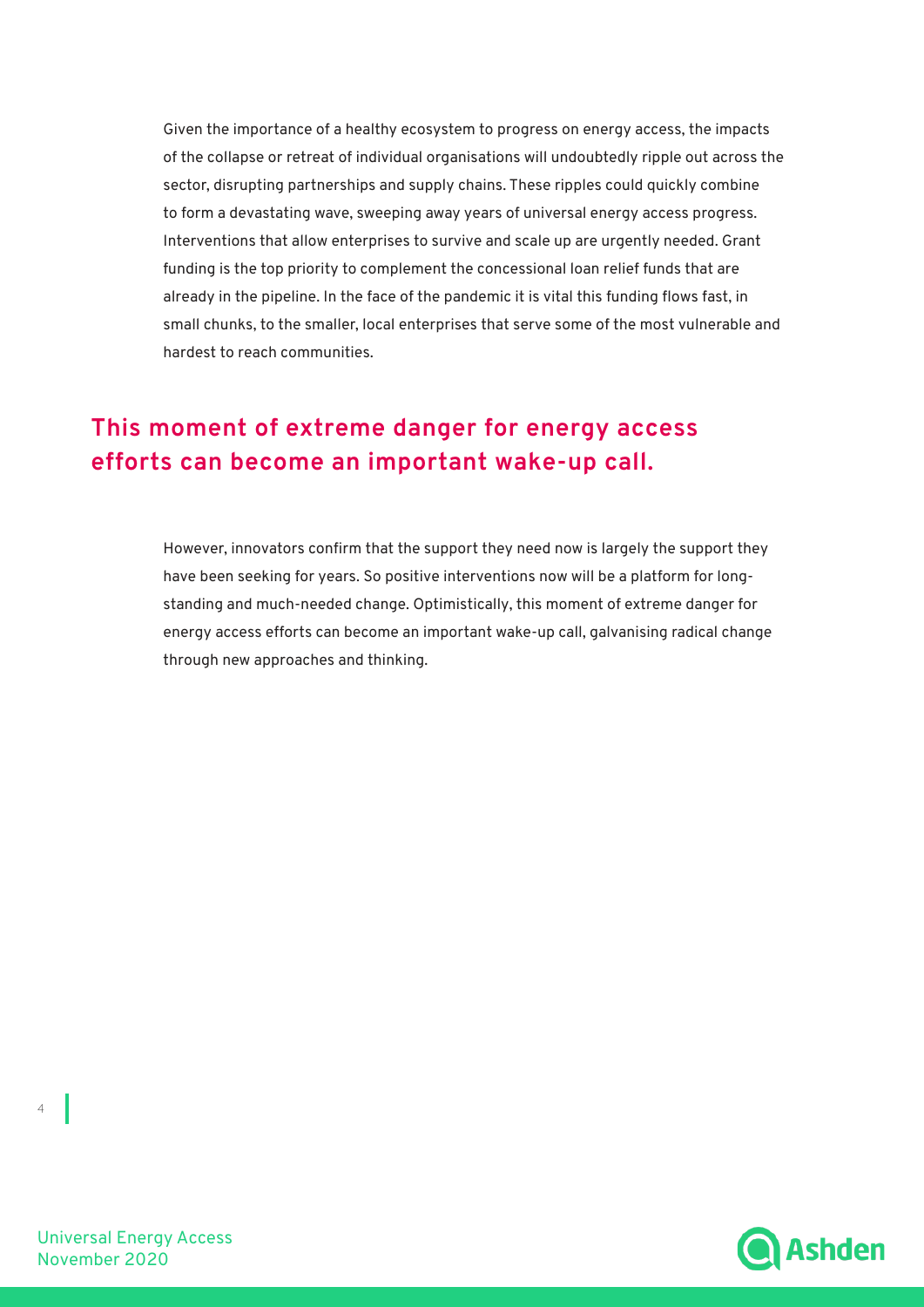## **Ecoystem approaches**

Access to finance remains the most commonly reported need from organisations and enterprises, confirming the wisdom of Ashden's strategic focus on this issue.



Our report begins with a brief overview of common finance needs, but these immediate needs are widely understood within the energy access sector. The pandemic has exacerbated these essential requirements. More finance is urgently needed to protect the progress made towards achieving universal energy access and the enterprises, especially smaller 'grassroots' ones that are the very foundation of the sector. These enterprises tend to have a low turnover, but the deepest links with local communities and have played a critical role in delivering food, medicine, information and more during the coronavirus crisis. If the right financial and business support is not made available now, progress towards the Sustainable Development Goals (particularly SDG7) will be undone, and even more funding will be required in the future. So the overarching message of today – a need for finance of all types and at a range of sizes, offered on sympathetic terms – is not surprising.

But our analysis goes deeper, focusing on the ecosystem approaches that can help this finance flow where it is needed most and address other crucial issues such as social equity.



Universal Energy Access November 2020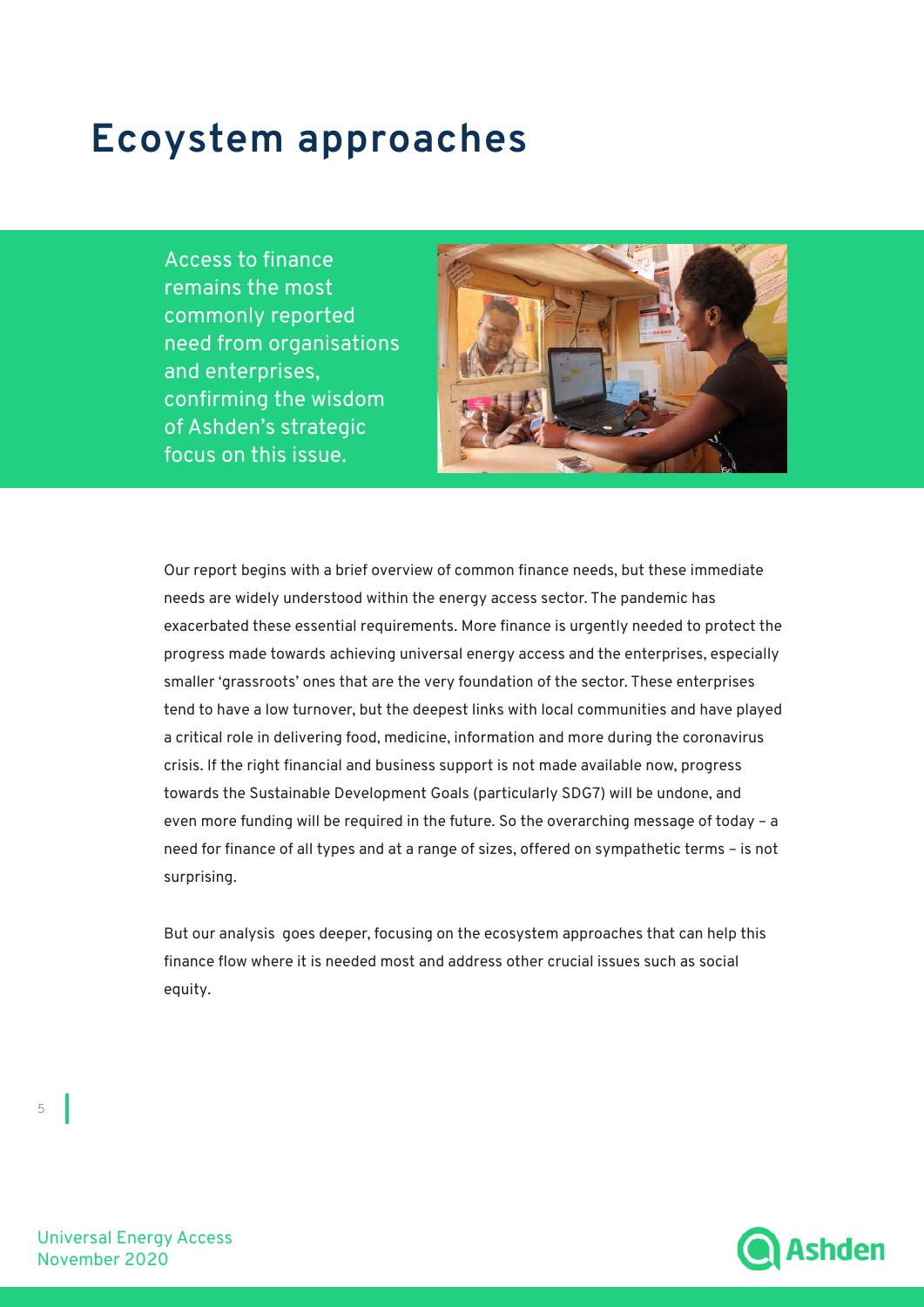**We have identified three key ecosystem challenges. Our exploration of each one in this report is supported by an in-depth view from a relevant organisation.**

#### **Understanding**

Funders/investors and frontline organisations report a shortage of reliable, useful information about each other's intentions and impact. We propose a focus on building trusting relationships within the energy access sector.

#### **Inclusion**

Coronavirus has underscored the unique value of smaller organisations, rooted in local communities. However, these organisations face a range of disadvantages. We propose that boosting the role of smaller organisations, particularly those run by nationals of the countries where they operate, should be an ambition of every funder, investor and policymaker in this space. In the interest of a thriving ecosystem that benefits all, larger enterprises should seek mutually beneficial partnerships with smaller enterprises where they can.

#### **Ambition**

All the issues above point to the need for a radical new approach to delivering energy access in developing countries, including transformed ambition for governments and markets – and greater acceptance of energy subsidies, something commonplace in richer nations. We highlight exciting national-level innovation, and suggest how progress can be accelerated through system-level thinking.



Universal Energy Access November 2020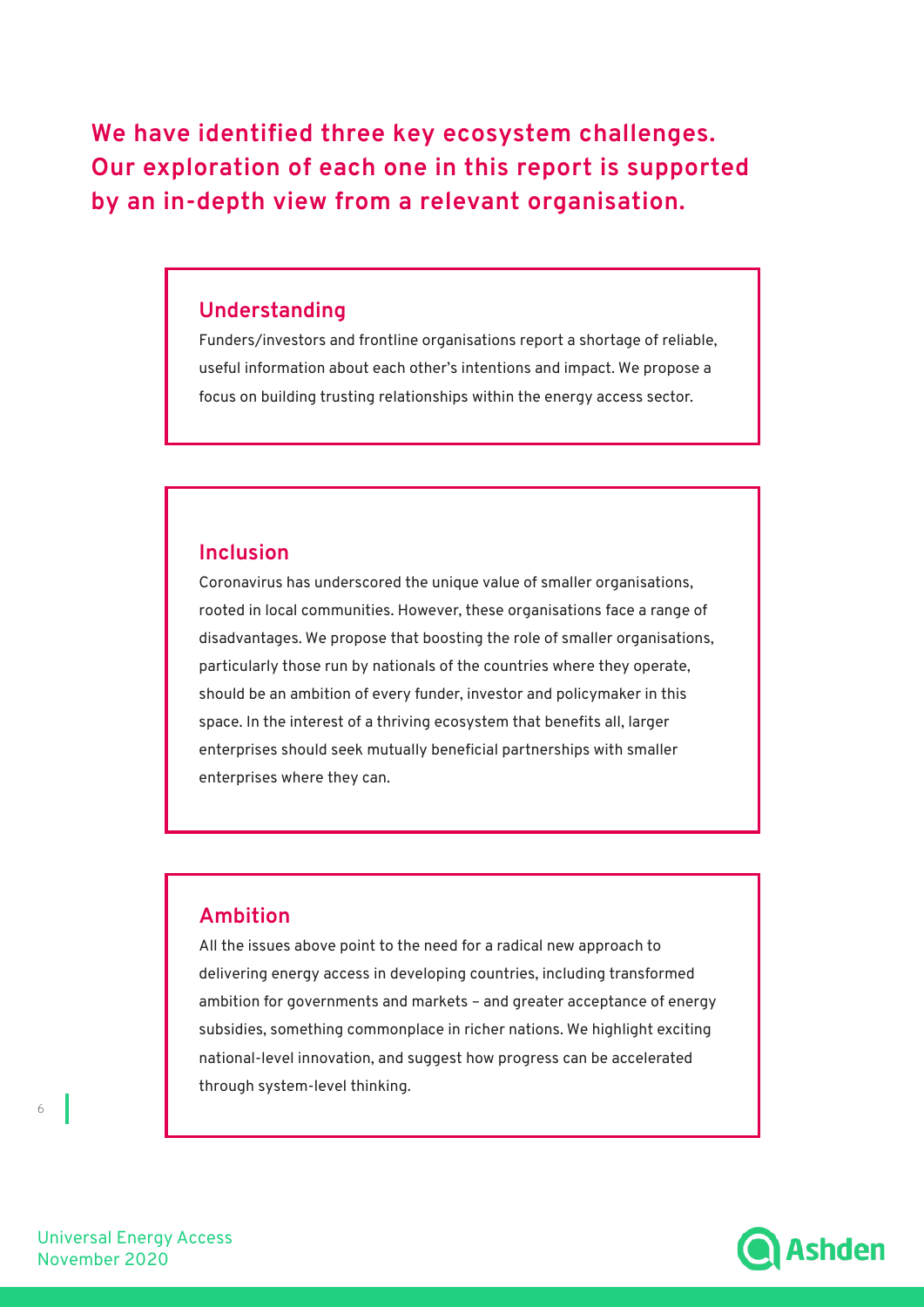Reasons for optimism are scarce, but they do exist. We see the enormous social impact of clean energy enterprises brought into the light by the pandemic, as they use their connections to local communities to respond to the emergency. We hear alignment in the interests of funders and enterprises over the need for improved communication and co-ordination. In recent months we have seen some donors step up at speed, creating new mechanisms and funds for energy access. And we see signs in the global response to coronavirus that societies and economies can be redesigned at lightning speed when needed. Universal energy access will undoubtedly require such a shift – one widely thought impossible just a few months ago.

This report draws on our ongoing conversations with, and assessments of, more than 50 enterprises and organisations in the Ashden network – as well as interactions with a wide variety of financiers and other sector players. Respecting commercial sensitivity and wishing to facilitate open and honest dialogue, we have only occasionally identified the views of individual organisations. However, the broad findings we present here were born out by the experiences of our wider network.

We first developed a close knowledge of these organisations through their participation in the Ashden Awards, and have continued to engage with them after their awards win through our events, one-to-one support, and programmes such as our **Fair Cooling Fund**. This summer we have mapped their needs through surveys and workshops specifically tracking the impact of the coronavirus pandemic. Discussions with financiers and donors have added further context and insight.



Universal Energy Access November 2020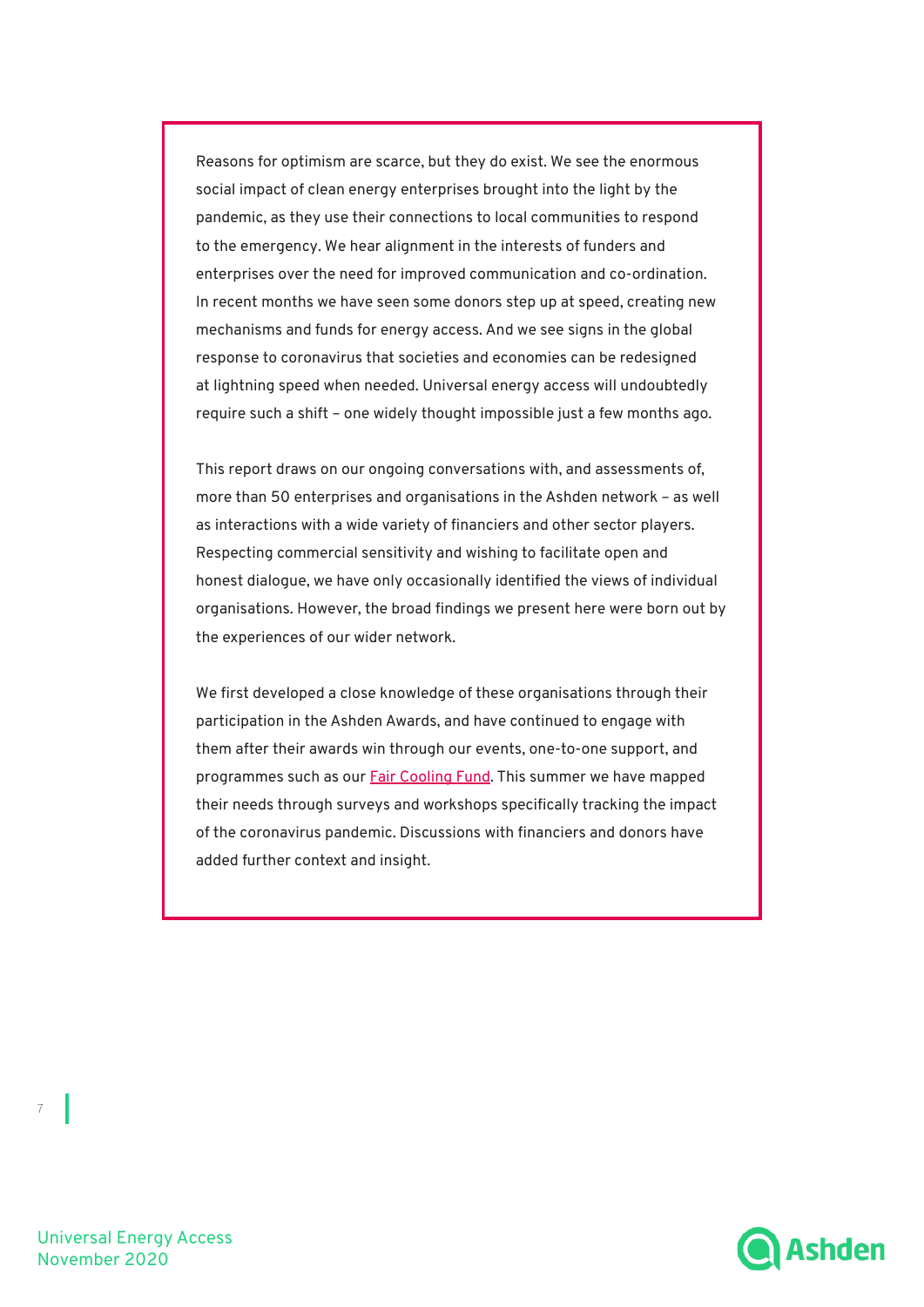## **Who is in our network and are they purely focused on energy access?**

Energy access is the cornerstone of Ashden's work in developing countries. The vast majority of the organisations with whom we work are focused on bringing clean and affordable energy to homes, hospitals, workplaces and elsewhere. However, our network increasingly encompasses organisations working in other, overlapping areas – such as passive cooling and sustainable transport – related to low-carbon development. These organisations share the same customer base, challenges and opportunities as 'traditional' energy access outfits – and their alignment with the energy access sector offers significant opportunities. As a result, we have featured their views and experience within our analysis.





Universal Energy Access November 2020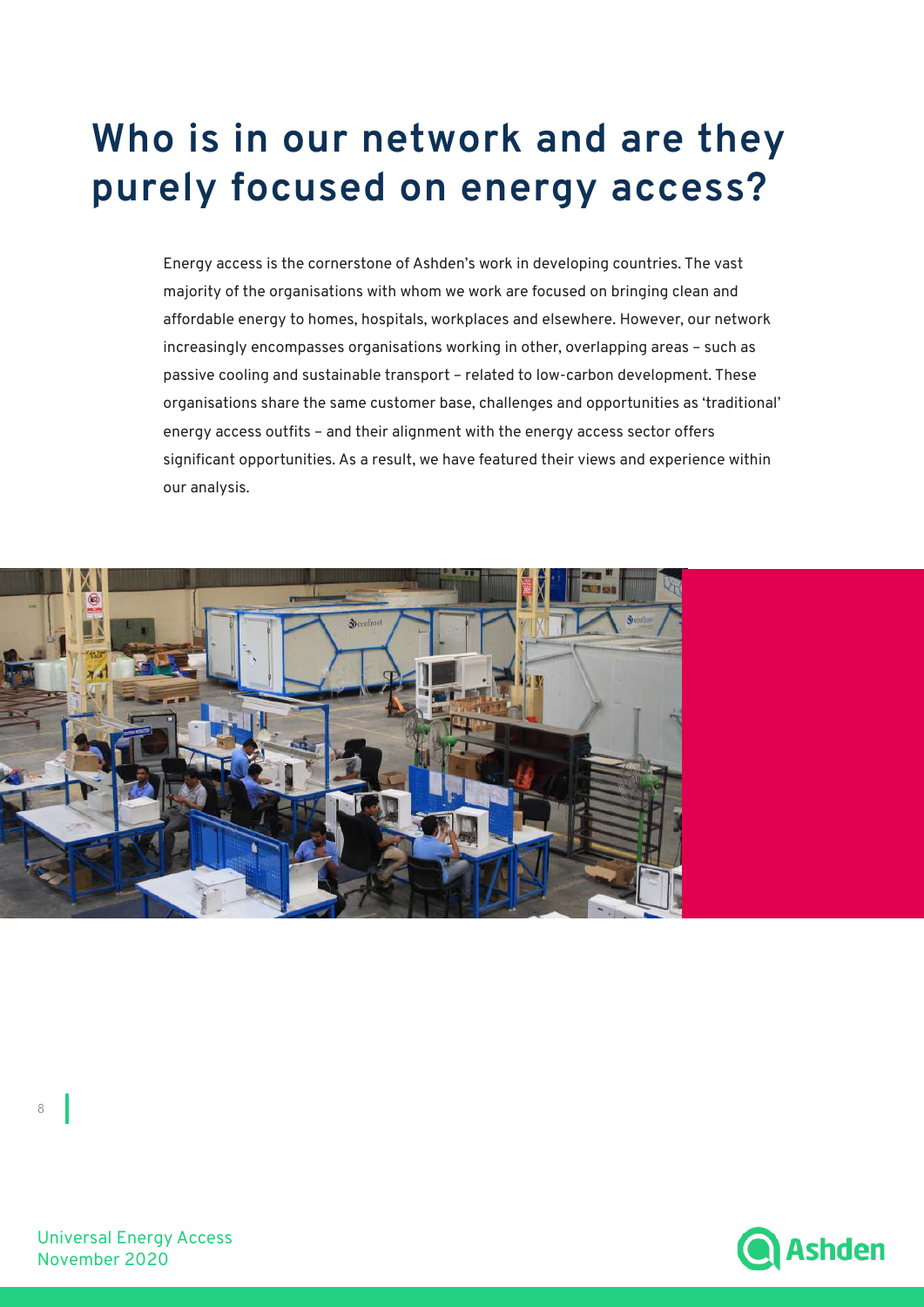## **The Need for Finance**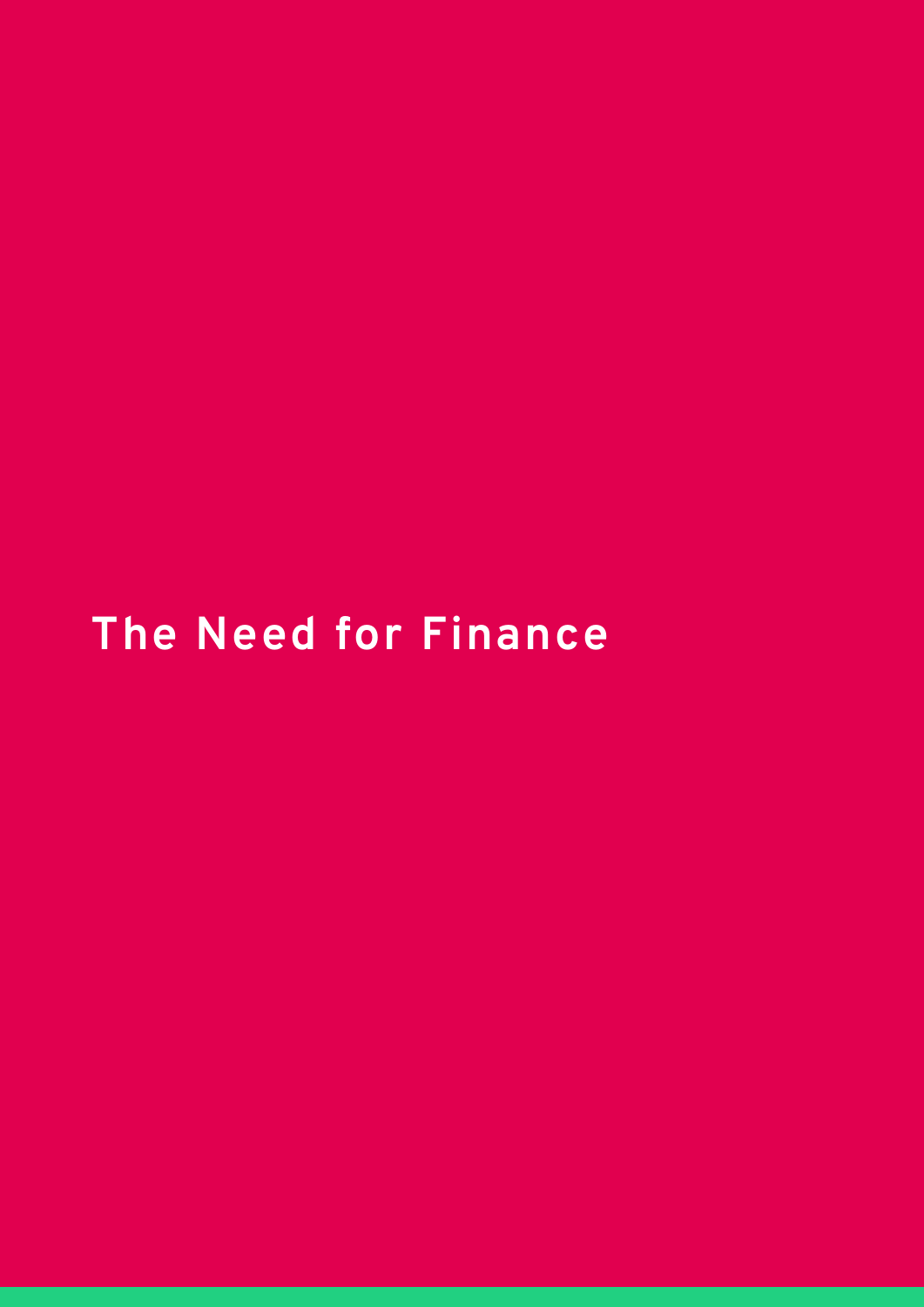Climate innovators face a range of challenges to their survival and growth, but lack of access to finance undoubtedly looms the largest.

Finance from more risk-tolerant investors that is quickly available, with limited conditions, and of the right type and scale is very hard to come by. One of the most common issues organisations face is the lack of debt for working capital. This problem is particularly acute in the energy access sector, and for mid-sized enterprises that tend to 'fall through the gaps' – one Africa-based solar company told us that raising equity at scale was challenging because they were too large for family, impact offices, but too small for multinationals and private equity firms. This lack of working capital affects stock levels, sales and operations, product development, and efforts to break into new markets. The issue is a long-standing problem in the energy access sector, and one that creates a vicious cycle – inhibiting the performance of companies, and so presenting investors with lower returns and higher investment risks, which in turn discourage investment and further harm enterprises.



10

Universal Energy Access November 2020

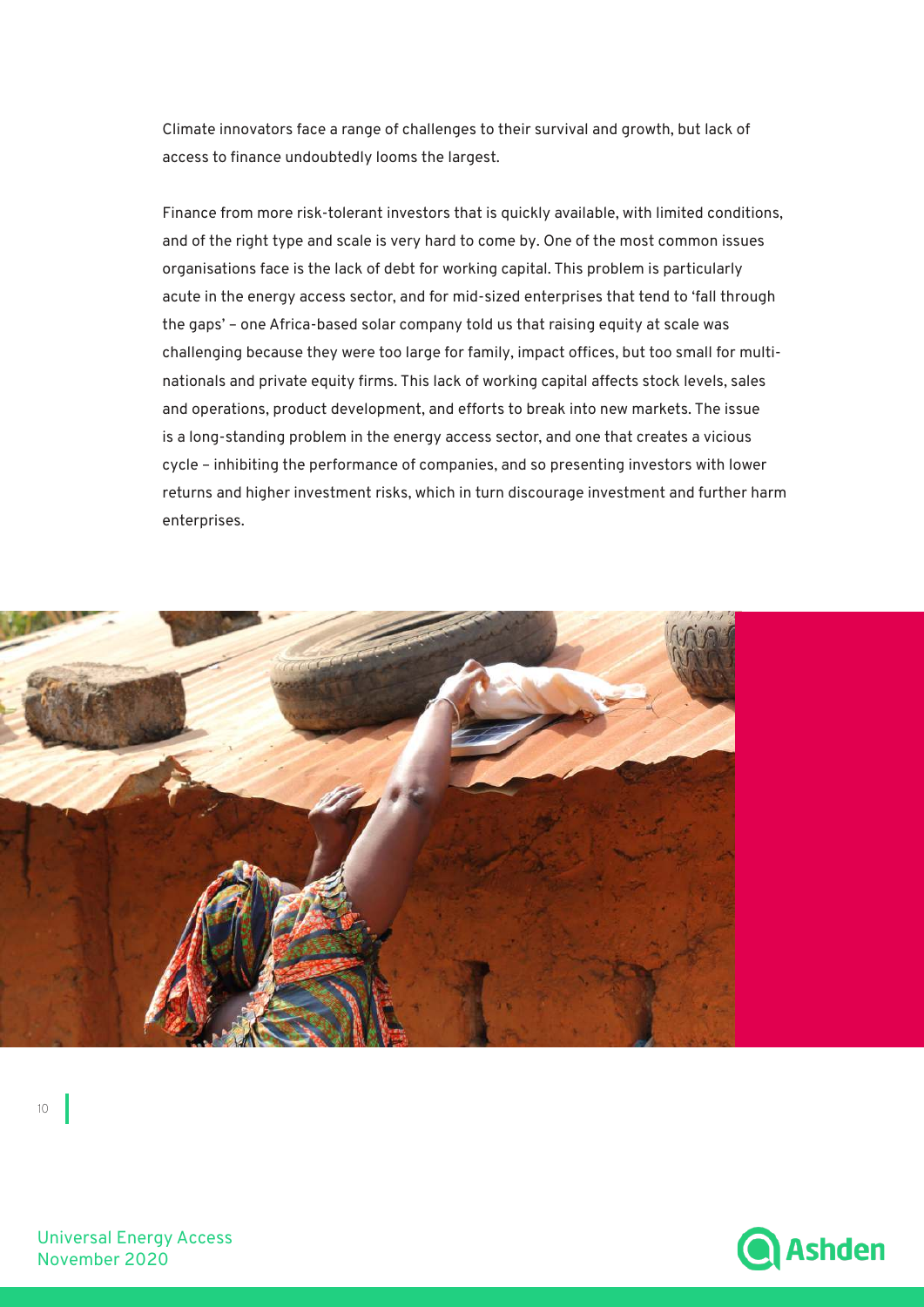The need for finance has been heightened by the pandemic, which – through lockdowns, curfews and other government restrictions – has put tremendous financial strain on enterprises, reduced cash runways and put many jobs at risk. 30% of the enterprises surveyed by Endev have had to cease operations, going into hibernation or permanent closure, and over 65% of the respondents surveyed had been forced to either reduce staff hours and pay or make employees redundant. This reinforces Ashden's findings, particularly in countries like India and Uganda that have been severely affected. Businesses told us cash flow was severely affected by delayed projects, deferred investment raises and decreases in customers' ability and willingness to pay.

Enterprises in our network have had to introduce pay cuts for management and in some cases for all staff, of anywhere between 25 and 60%. Enterprises have had to stop work during lockdowns – either because they were ordered to close or because social distancing policies made operations unviable. Smaller enterprises have had to lay off more staff, while it has been easier for bigger companies to juggle resources and balance needs. The need for short-term grants and patient working capital to ensure core staff are retained, operations can continue, and lenders are repaid is most urgent. However, we saw individual examples of socially-minded businesses prioritising the needs of staff and customers even at this extremely difficult time. For example, one manufacturer and distributor supporting improved livelihoods in rural India told us they were striving to enforce no lay-offs or salary cuts – despite losing 25% of their business overnight.

### **Flexible support from investors and funders – taking a needs-based, tailored approach – is key.**

In the face of the health crisis, flexible support from investors and funders – taking a needs-based, tailored approach – is key. Now more than ever, enterprises are seeking capital that is low cost or a blend of public and private finance, catalytic in nature, offered with flexible terms, quickly available and easy to apply for. 'Small ticket sizes contribution' will have a huge impact. Close to a third of the 600 companies surveyed by EnDev said they only need \$10,000 – that is \$2 million to save 200 companies. Half the companies surveyed need less than \$50,000 in grants or loans to survive the next six months. While some well-connected international companies have secured the finance they need, the majority of enterprises are struggling.



Universal Energy Access November 2020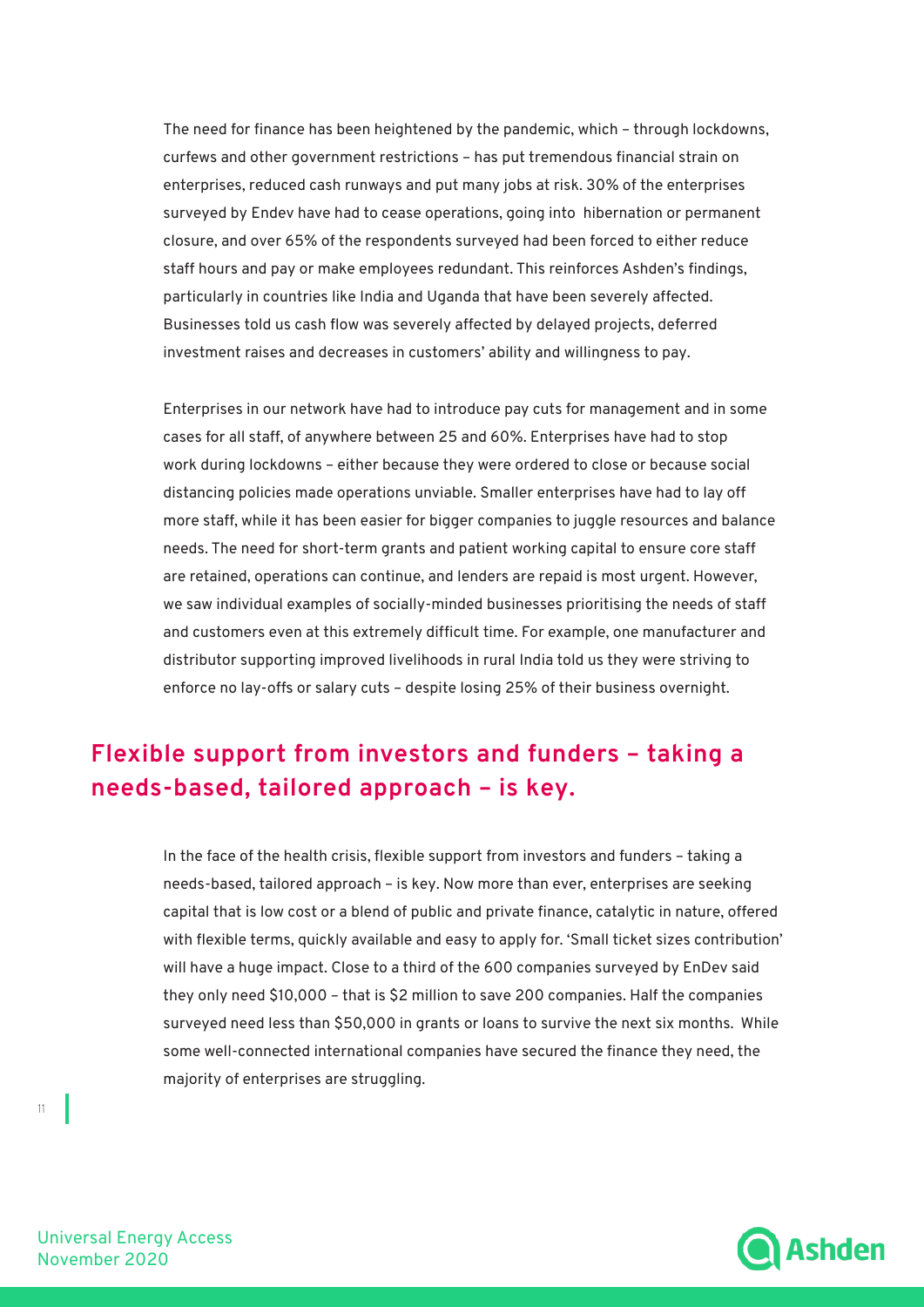Organisations need to develop new lockdown-appropriate digital capabilities, such as e-commerce services and better remote working and management practices. Grants for innovation funding are, therefore, in high demand. For example, one of the clean cooking innovators in our network is urgently looking for R&D funding to adapt its products and services to the new reality. Innovators are scrabbling to respond to changes in social behaviour – such as new patterns in electricity consumption as more people stay in their homes.

Enterprises are keen to take the initiative. Some have already managed to pivot their business models and adapt to social distancing policies, taking steps such as setting up call centres, accepting cashless payments, developing mobile apps, introducing safe distancing and PPE in factories to continue manufacturing, and moving certain parts of the supply chain (for example: assembly of products) to communities to protect the business and create jobs. One India-based distributor has digitised all marketing and sales activity; partnered with fintech companies to offer digital facilities for rural customers; and restaffed its head office to remotely manage customers and sales agents.



But more finance is still needed to create new products and business models, develop better practices and make sure these pivots can be sustained in the long run. One sustainable cooling innovator discussed the need to retain skilled staff in the coming months so growth can resume once conditions are better – and the need to attract patient capital to facilitate this growth. There are urgent needs beyond finance too – for example, one business in our network requested pro bono help from e-commerce experts.



Universal Energy Access November 2020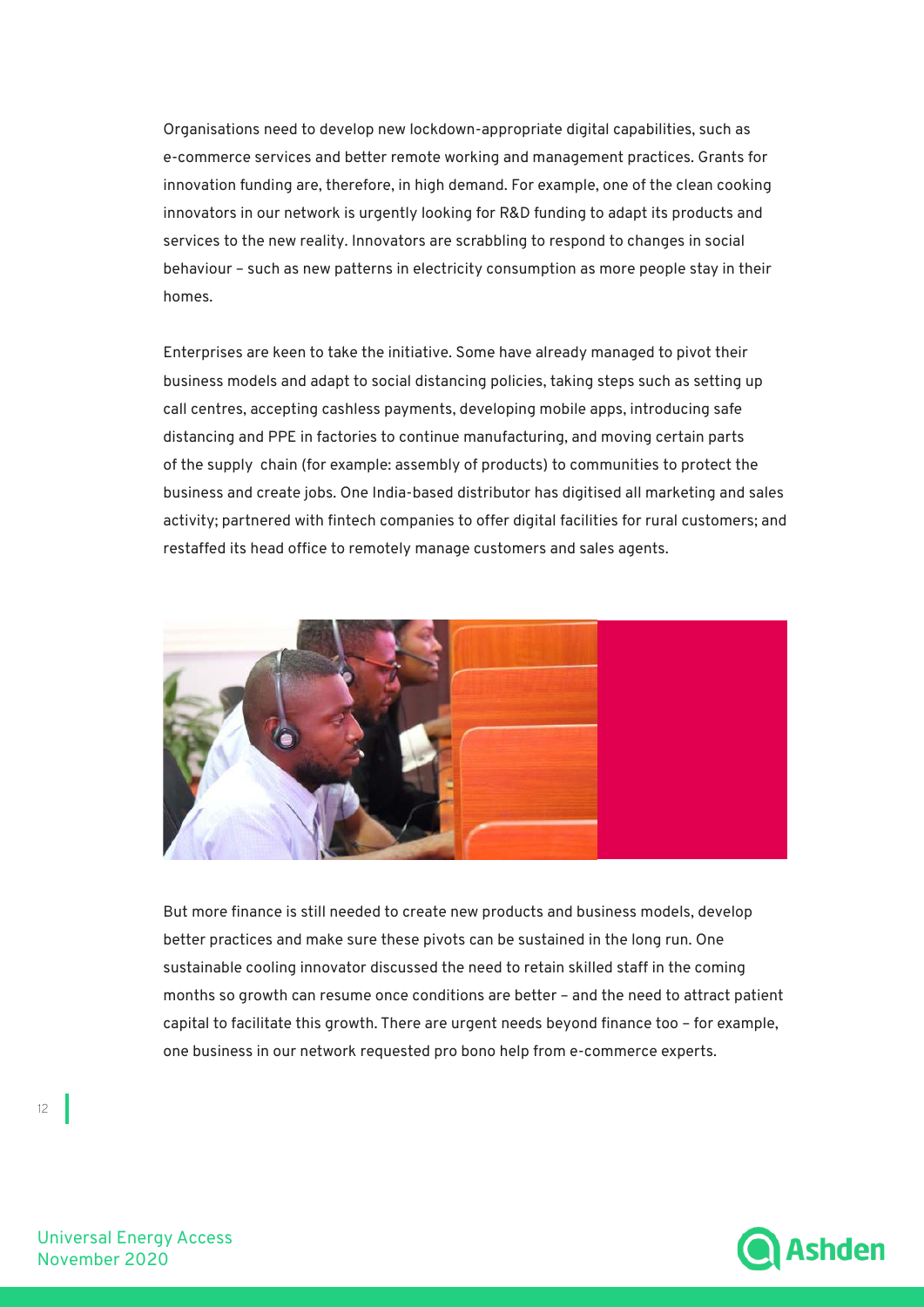**Three Ecosystem Challenges**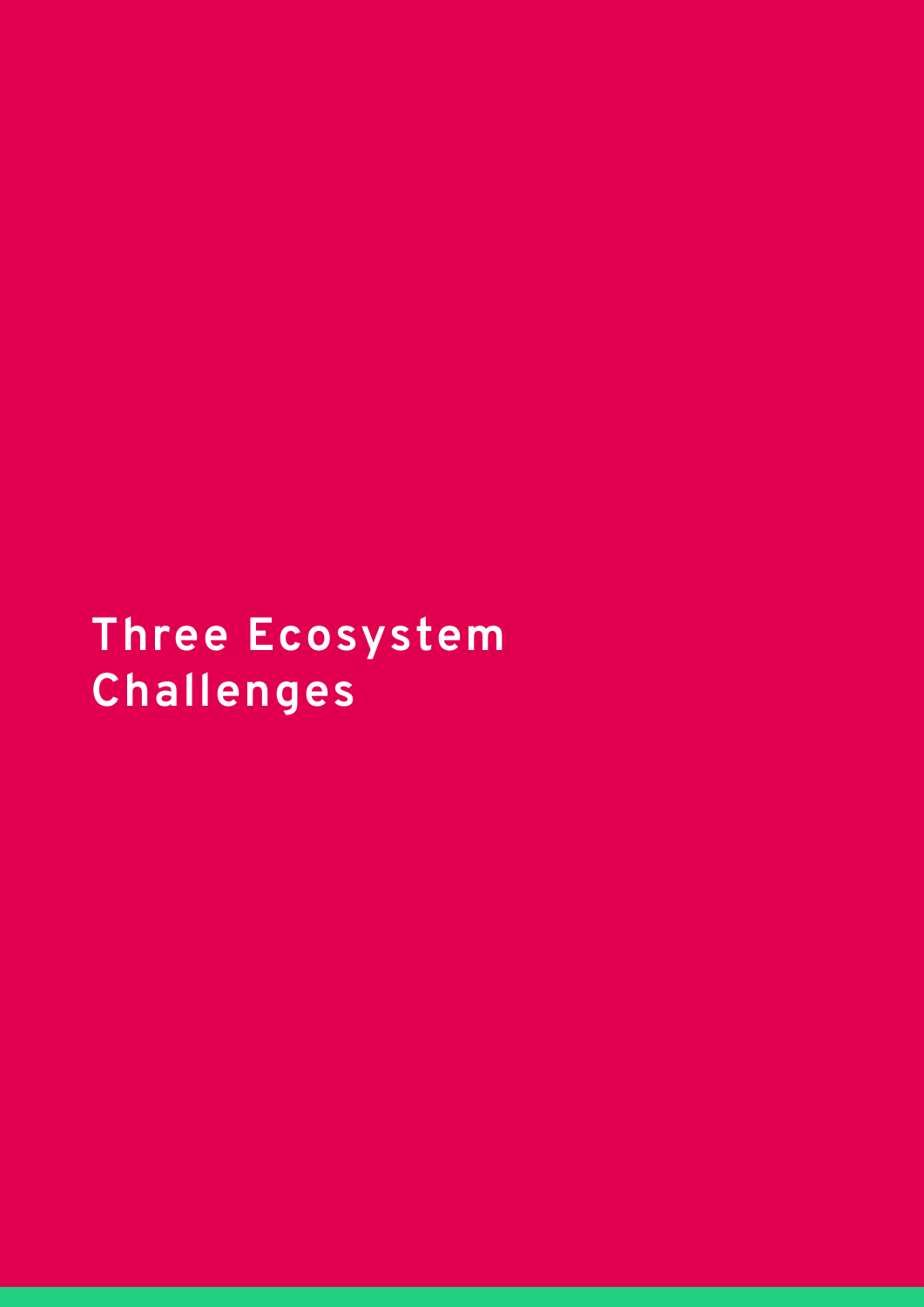## **Understanding**

Difficulties communicating with funders, investors and policymakers are a recurring problem for frontline climate enterprises. This issue has been heightened by the coronavirus crisis, with organisations eager to learn of the availability of relief funding and the intentions of funders but finding it hard to access such information.

### **Even before the crisis, organisations stressed their desire to build better understanding with new and potential funders and investors.**

However, these needs for enhanced communication and networking precede the pandemic. Even before the crisis, organisations stressed their desire to build better understanding with new and potential funders and investors – to better communicate their own needs and get a firmer grasp of the investor and funder offer. Organisations felt their business models, ambitions and customers' needs were often misunderstood by, or unknown to, donors and investors – throwing up barriers to investment. Our network has also raised peer-to-peer communication as an area to tackle – suggestions included a regular CEO forum, as an informal space to share challenges and coping strategies.

Funders and investors also express a desire for more and better data. This includes essential business metrics such as sales figures and turnover, but also information about the human impact of energy access interventions. They are not alone in doing so – in a recent report, the International Renewable Energy Agency echoed this with a call for "quality data to inform policy at the national, regional, and international levels". Given the clamour for better data from multiple stakeholders, in order to serve both finance and policy needs, there is a clear argument for prioritising this issue across the sector.

The pandemic has underlined the scale and severity of this communications challenge. On the whole, smaller funders such as family trusts and foundations seem to have been in closer contact with enterprises, and investors have been in touch with their existing portfolio companies. The greatest unmet need in this area is a clearer picture from institutional funders, particularly around funds set up to facilitate coronavirus relief and community development.



Universal Energy Access November 2020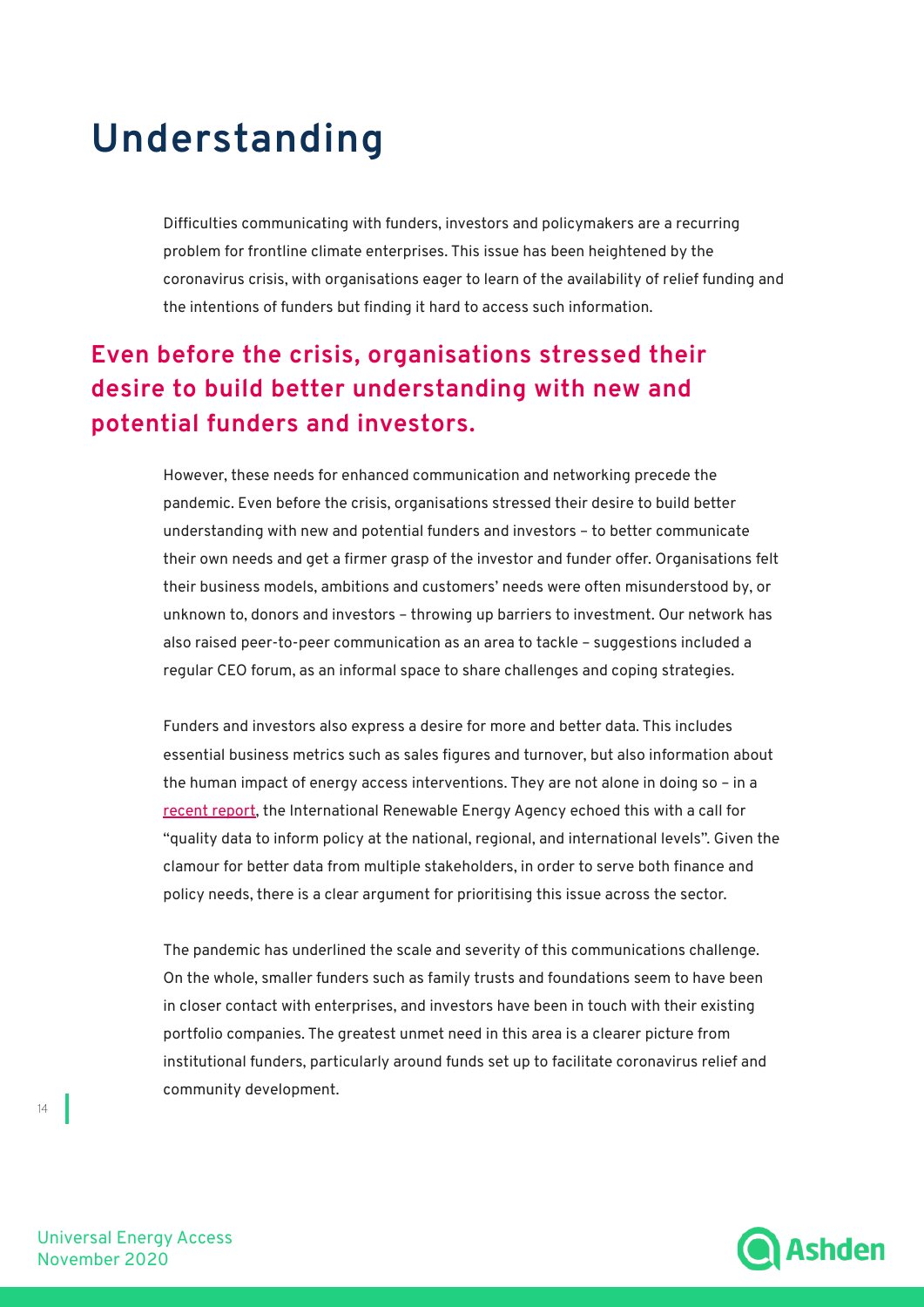However, this problem of knowledge gaps related to the emergency has also been raised by funders. Enterprises in serious peril – and expecting revenue decreases of more than 20% this year – are understandably reluctant to communicate their challenges widely. As a result, some large funders feel they are not receiving a clear picture of the issues on the ground. Ashden witnessed this phenomenon at one of our recent events, where on the whole enterprises were reluctant to discuss publicly the impact of the pandemic in front of donors and investors – despite doing so enthusiastically in private and among trusted peers.



Enterprises must be willing to discuss the impact of the pandemic on the customers with funders. Data from research organisation 60 decibels shows that out of more than 18,750 customers interviewed since April 2020 in Asia, Africa and Latin America, 9 out of 10 customers reported their families' financial situations are worse since the pandemic, and one third of the customers have had to reduce their intake of food in order to remain connected to their energy source.

This is likely to impact future demand for energy products and services. Those most at risk are those 100% reliant on commercial sales to customers – such as a clean cooking innovator in our network that reported their hard-earned reserves were depleting fast.



Universal Energy Access November 2020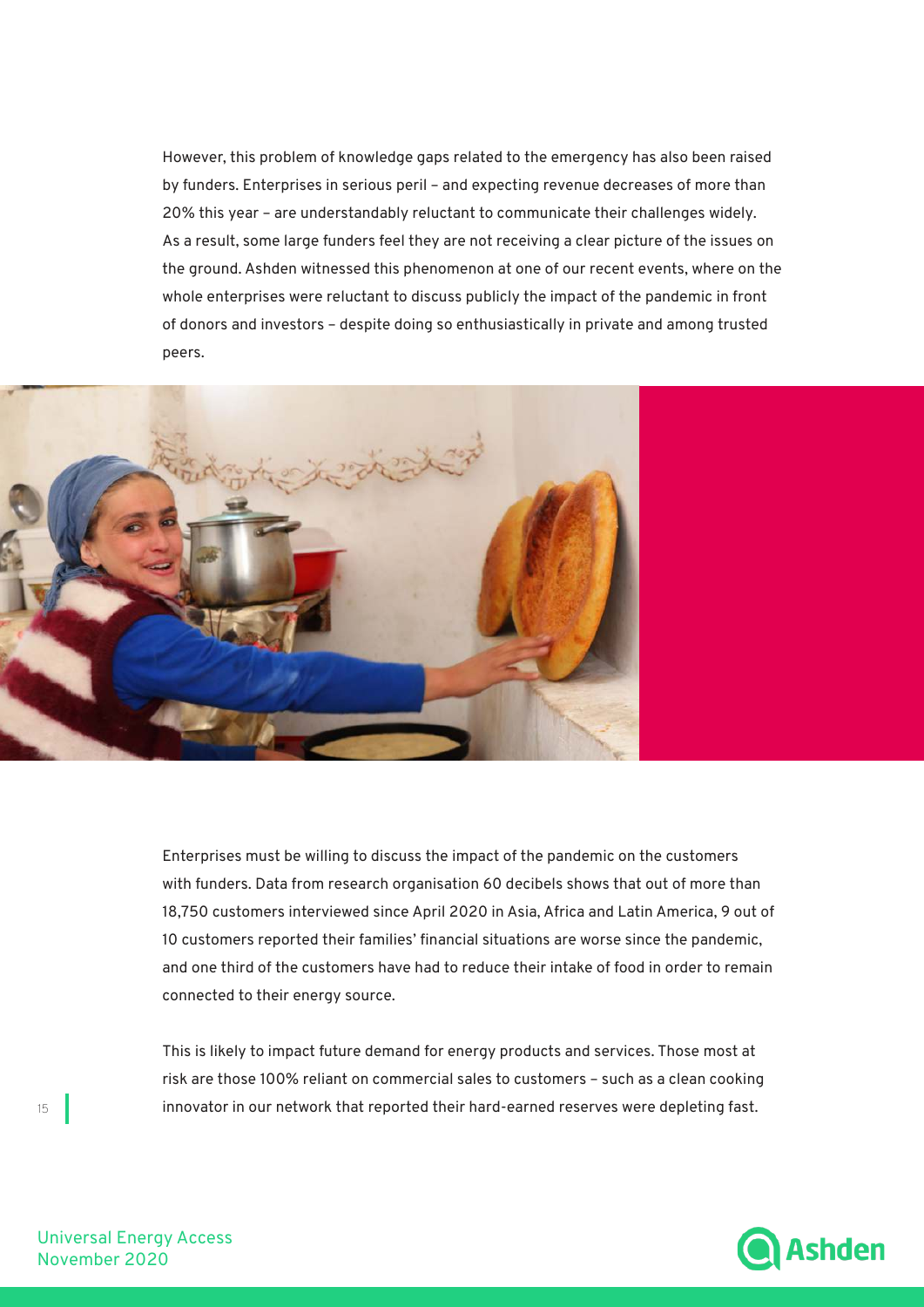Organisations like EnDev and 60 Decibels are trying to fill gaps and provide donors and investors quick, aggregated sector-level information to make funding/investment decisions, as providing more and better quality data is not a priority for enterprises in the pandemic, as they struggle to survive, but a necessity if they want to receive more funding.

### **Industry associations have come together with leading investors and support providers to form the Energy Access Action Network.**

Meanwhile, industry associations have come together with leading investors and support providers to form the Energy Access Action Network, a coalition to coordinate the relief efforts. This involves working closely with donors and funders and supporting the creation of relief and recovery instruments. These include funds, grant programmes and technical assistance mechanisms – all of which are needed immediately and urgently. Industry associations are also providing support to their communities – in the form of webinars and connections to finance.

To put this blizzard of activity into context – and to draw out the long-term aims driving such work – we have examined the strategic perspective of one industry association.



Universal Energy Access November 2020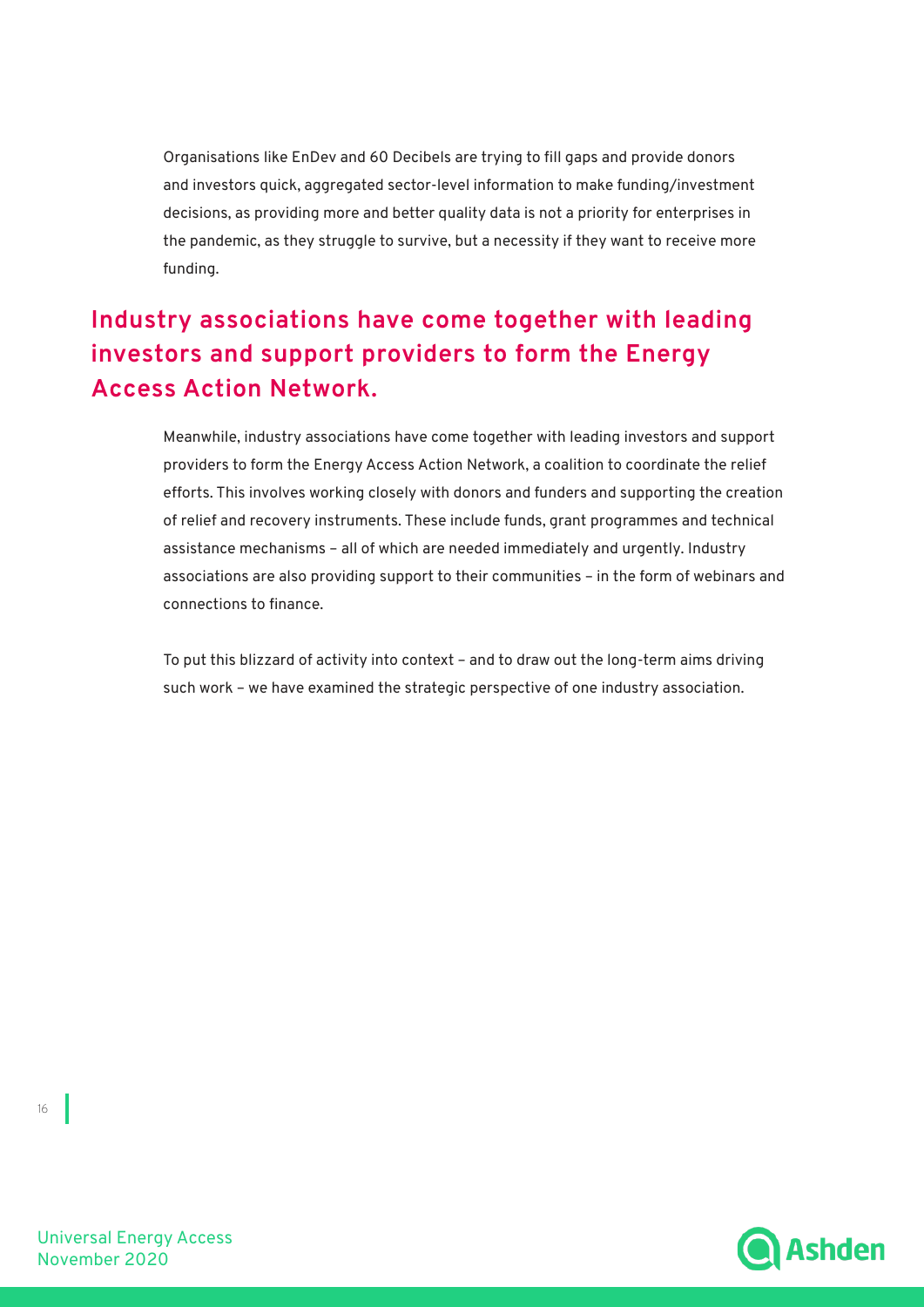#### **An industry association view: Global Off-Grid Lighting Association**

The Global Off-Grid Lighting Association (GOGLA),established in 2012, now represents over 180 enterprises and NGOs as a neutral, independent, notfor-profit industry association. GOGLA helps its members secure finance, influence policymakers and respect the rights of consumers. In recent months it has tracked the impact of coronavirus on the off-grid energy sector and supported organisations in seeking advice, resources and emergency funding.

GOGLA uses a range of strategies to aid dialogue between governments, the private sector, and development partners, and build understanding between key players in the energy access sector. This summer , they have played a key role in collecting market insights and data from frontline energy access enterprises and supported the Energy Access Covid-19 Relief Summit.



GOGLA Access to Finance Project Manager Roan Borst confirms Ashden's view that while investors are wary of new investments, they are supporting their current portfolios with bridging loans and other interventions. Commitments into solidarity funds have generally been high, she reports.

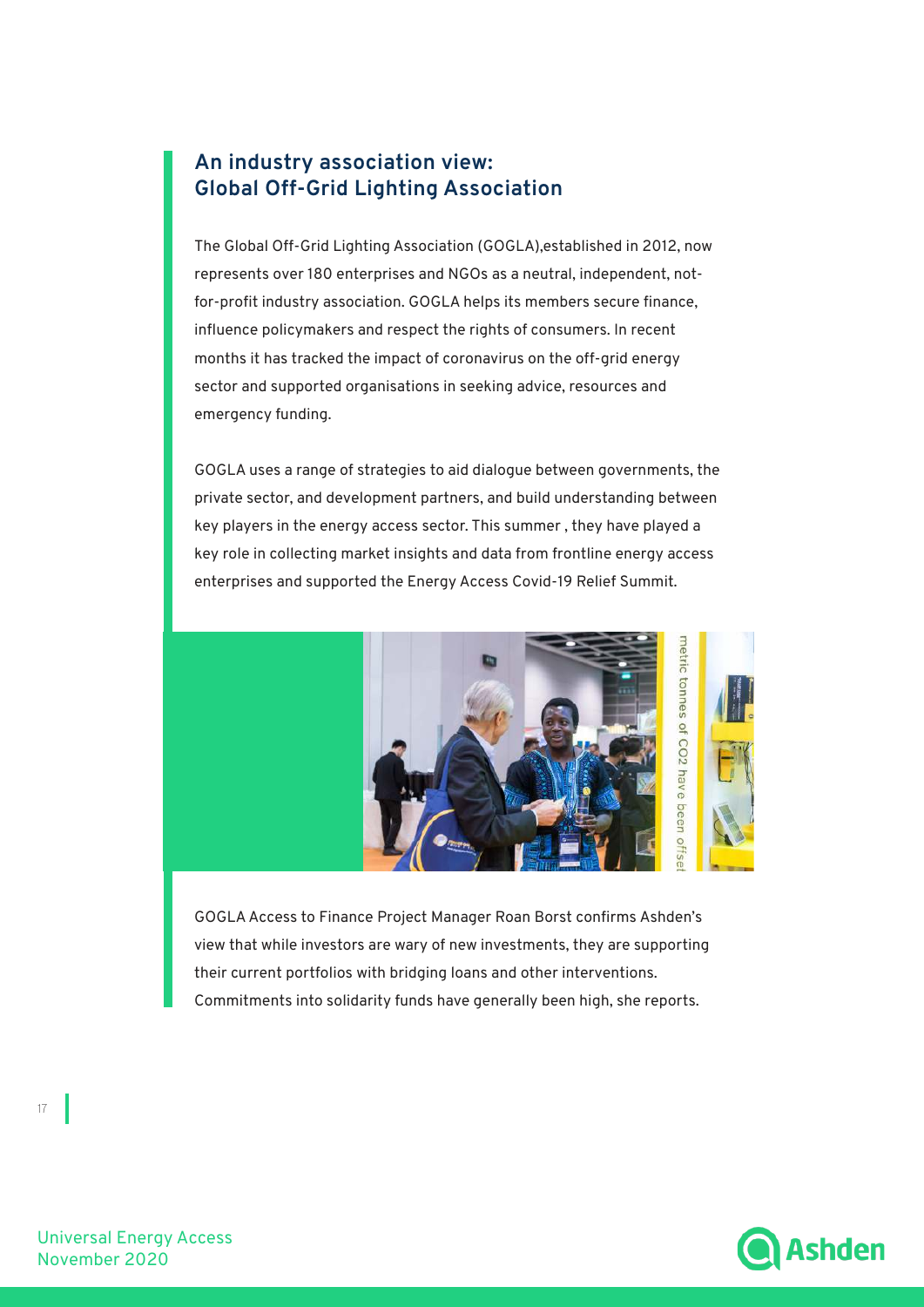She says: "One of the main barriers to growing investment is transparency. We like to see that investors have accurate information – such as how is the sector really doing? For some investors, the perceived risk is higher than the actual risk due to lack of knowledge of the sector or lack of information on sector status.

"We are hearing conflicting messages about the impact of coronavirus. Anecdotal evidence from individual companies, investors, and software providers indicates that, perhaps surprisingly, PAYGo repayment rates have remained relatively strong. Though there is a notable variation between countries, regions, and customer segments. The responses to the EnDev survey tell a different story and depicts the energy access sector as one in stress with a significant drop in sales and collection rates."

Roan says knowledge gaps for many investors include understanding how these businesses operate day-to-day, and how one might carry out due diligence on them. She reports strong recent investor interest in 'productive use' enterprises – but adds that investors are lacking information about sales and market size in this area.





Universal Energy Access November 2020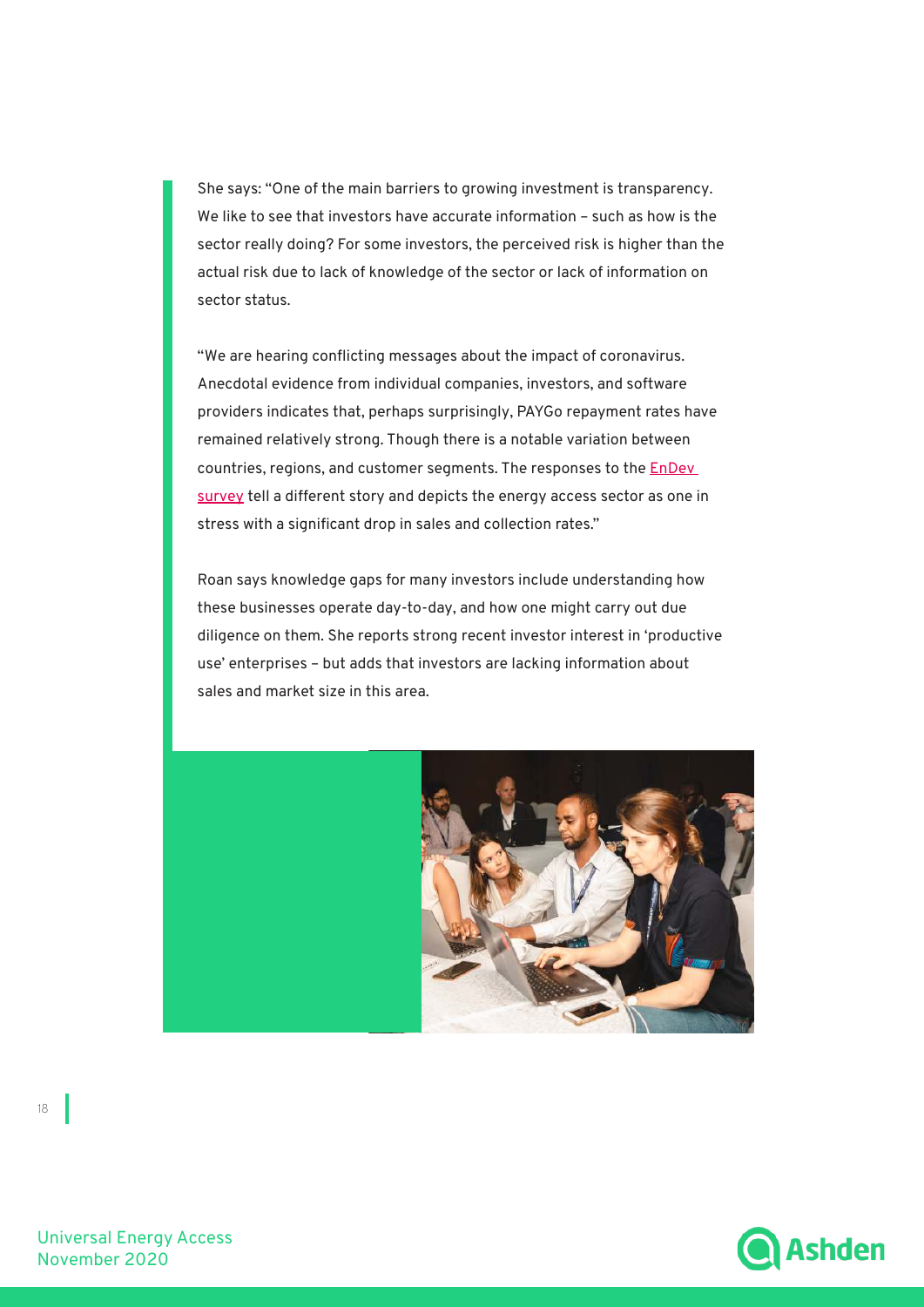She sets out some of the ways funders and investors can find themselves misaligned. "It's important for companies to set the right expectation and understand an investor's expectations and interests. It is also important for entrepreneurs to know which investor to talk to. Talking to the wrong investor creates problems. Sometimes these conversations go nowhere, so the cost is wasted time and effort. And sometimes organisations get capital that is not the right kind for their business. You have seen this during the pandemic, where companies are taking on debt that makes it harder for them to get equity down the road."

"Investors should be aware that if you're investing into energy access it will need to be patient funding – you will probably be invested for seven years before you can exit. It's a complicated business model, and a nascent industry – so enterprises might need nurturing."

#### **Ashden's recommendation on understanding**

Bodies that are intermediaries between funders, investors and frontline enterprises should not act simply as conduits of information but become en ablers of trusting relationships. This can be achieved by supporting deeper and more meaningful connections. They should seek to address common misconceptions, and proactively tackle areas where parties are reluctant to share key information, helping increase the availability of data.

**Ashden** 

Universal Energy Access November 2020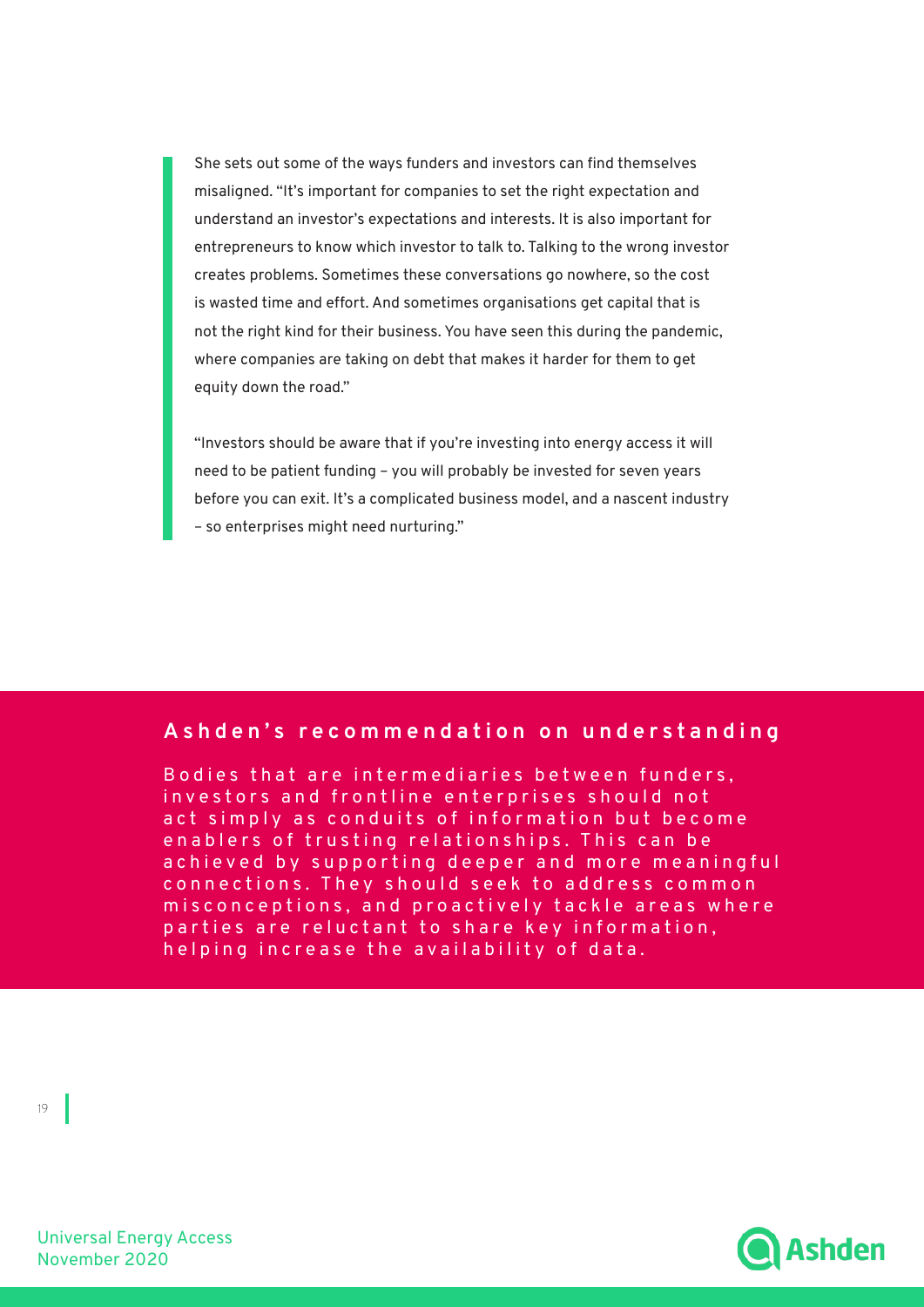## **Inclusion**

For smaller and/or indigenous climate enterprises – those founded in (and by people from) developing countries – the challenges are particularly acute. The biggest climate enterprises are overwhelmingly founded and run by individuals from Europe and North America, who are able to leverage a host of advantages – from sharing a common language and culture with international funders and investors, to possessing social connections and power that unlock opportunities. Local organisations struggle to compete.

Funders can boost energy access by nurturing a more inclusive and diverse ecosystem of climate enterprises, one that features a prominent role for organisations owned and operated by local people, including people from marginalised communities. These are better placed to truly serve local needs, and allow the numerous economic and social benefits of energy access and climate action to accrue where they are needed most. It is clear that universal energy access requires a plethora of solutions to meet different needs between and within communities – a greater wealth of national organisations can deliver this diversity.

### **The world's top 10 solar home system providers have collectively raised \$1.13 billion of investment since 2010.**

Investment and funding is key. Currently, the vast majority of investment in clean energy enterprises flows to a small handful of companies. For example, the world's top 10 solar home system providers have collectively raised \$1.13 billion of investment since 2010. This is two-thirds of total investment into the energy access sector. And despite efforts to rally the energy access sector around coronavirus relief initiatives, donor funding through the existing initiatives currently only seeks to address 20% of the need that has been identified. This funding is not accessible to small enterprises working with the most marginalised communities and playing a relief and liaison role.

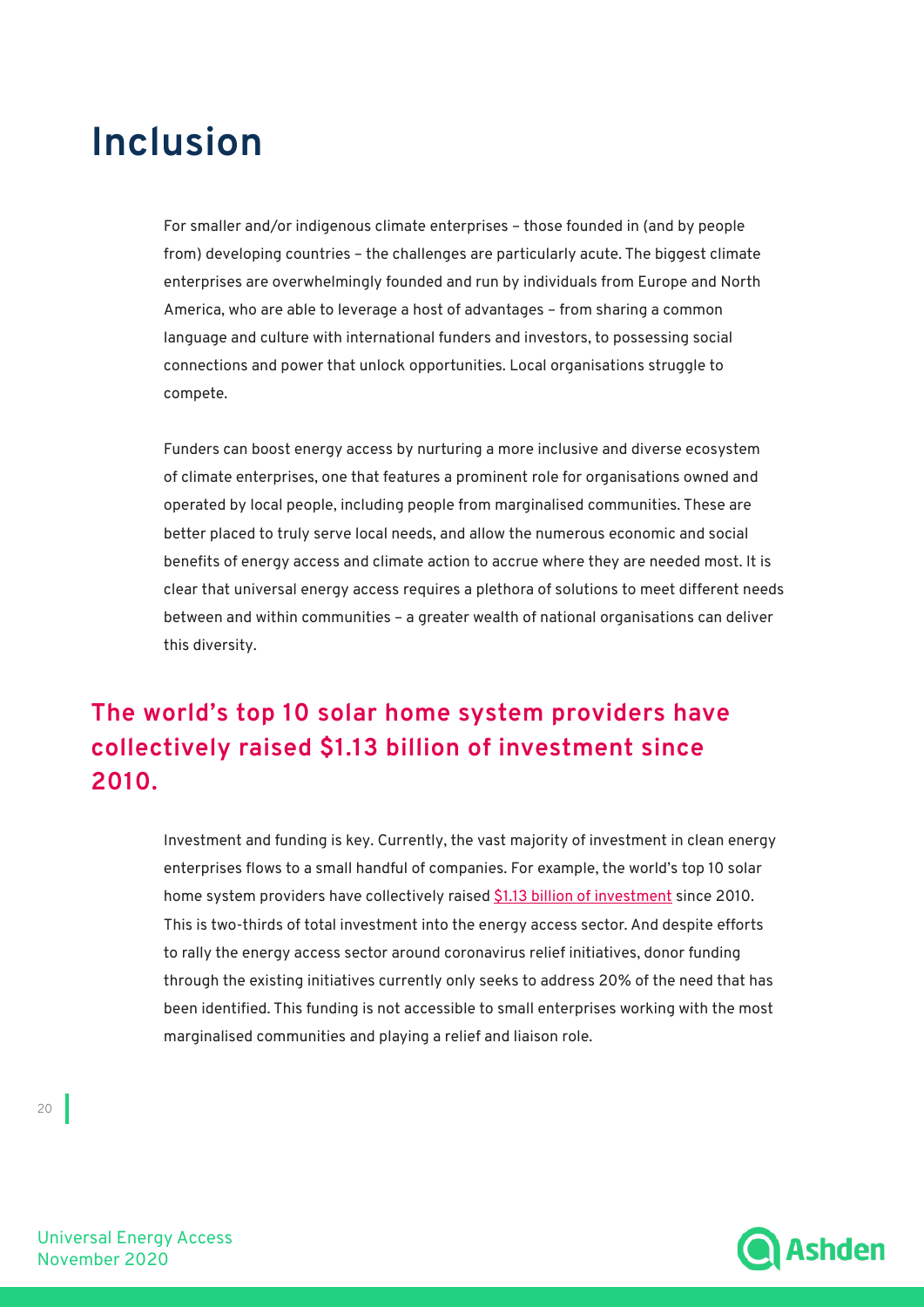A recent sectoral trend towards specificity – rather than vertically-integrated enterprises – may create opportunities for smaller, indigenous companies. For example, instead of developing their own pay-as-you-go (PAYG) platforms, more and more solar companies are now using Angaza's PAYG technology and sales platform to make products accessible and affordable to end-users. But these smaller companies will succeed only if they are given fair opportunities.

In Ashden's own awards, over the last 20 years we have seen an increasing prevalence of winners with senior management based in Europe or North America. This was not an outcome sought by Ashden judges but one that reflects the tendency for well-connected organisations to attract growing investment and support over time. In response therefore, we have introduced new award criteria, with greater emphasis and weighting to democratisation of solutions and energy access for the most marginalised, as means to redress the balance. We have considered applications from smaller and more fragile enterprises, not always focusing on scale or on proven success, and increased the diversity of our judges.



International funders and policymakers would also benefit from reassessing their criteria for dispensing support and striving for more inclusive investment. Working more closely with intermediaries is another way of reaching smaller organisations that play a unique role and bring unique value to the sector. A 'level playing field' is not one where every organisation is judged against the same metrics, but one that makes space for diverse contributions meeting a range of goals.



Universal Energy Access November 2020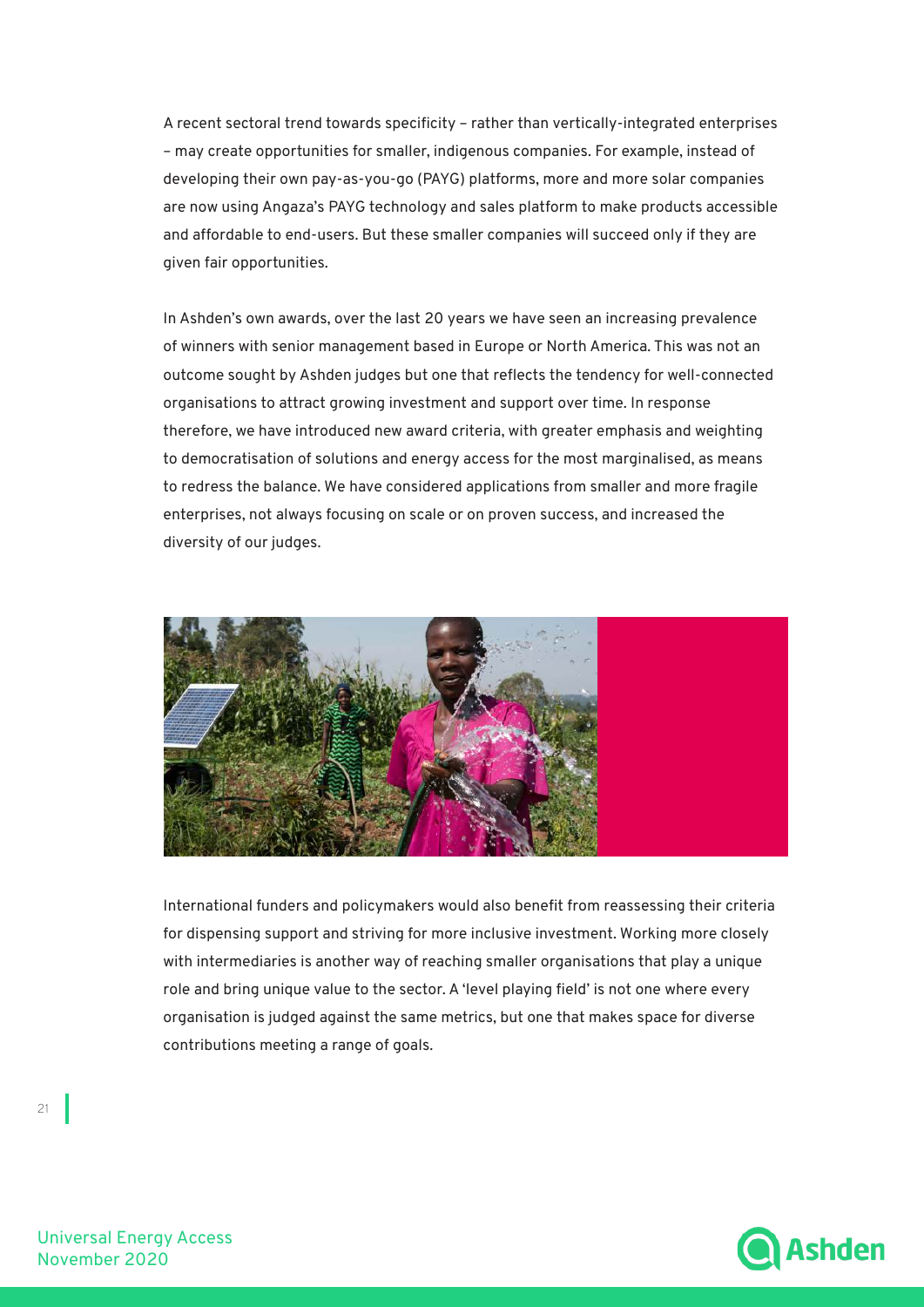#### **Connections matter: A view from SMV Green Solutions.**

India's SMV Green Solutions enables people in four cities win dignity and decent pay as electric rickshaw drivers. This includes helping women break through the significant barriers that stop them taking on the job.

SMV's interventions include providing affordable finance that allows drivers to eventually own their vehicle outright, rather than being locked into a cycle of punishing hire fees. The company was founded in Varanasi in 2015 by entrepreneur Naveen Krishna, after a period living with the marginalised communities he now serves.



The enterprise's challenges to secure funding and investment have been made more difficult by coronavirus, with sources of finance becoming very hesitant, Naveen reports. The company has taken on cost-cutting measures and secured support for staff salaries from a not-for-profit partner. In this environment, Naveen is particularly keen to protect his credibility with local banks. He says that when it comes to attracting finance smaller and indigenous organisations face particular disadvantages.



Universal Energy Access November 2020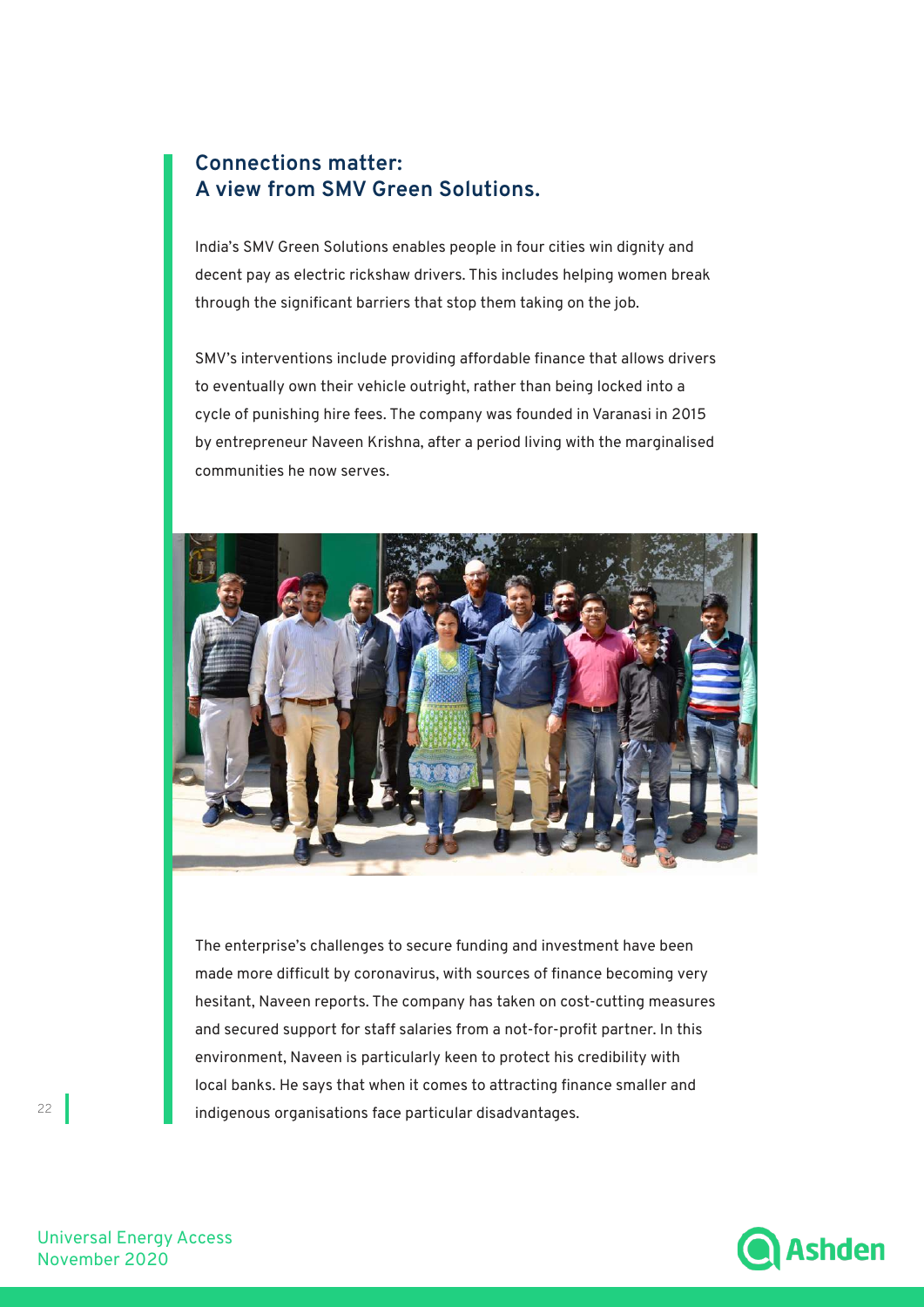And he adds: "For debt financiers, particularly private investors, some kind of reference or connection really makes things moves fast. For us, it takes time. If I start the process today the final funding won't come before nine months. But if you're well connected it can come within 30 days."

Theoretically, modern digital communications should make it easy to connect with potential backers around the world. But Naveen says that while SMV have the data and documents needed to satisfy potential investors, it is also vital they experience the work 'on the ground'. He says: "Everyone who has invested in us has done so after making some kind of field visit. Two things really matter – meeting the end-users and meeting your team. The human touch counts."

Bigger funders such as OPIC (now DFC) and the World Bank want to support the enterprise, but the amounts offered are larger than those needed by SMV. And such funding is often conditional on a strong partnership between the enterprise and a local bank. A blend of debt funding, and grant funding to service the debt or pay the interest would be particularly helpful in light of coronavirus.

What changes would benefit smaller organisations? Naveen suggests a fairer, more transparent and uniform approach to due diligence from funders and investors would save crucial time and resources. "A standard template and process, with an agreed timeline."

He also says that when it comes to attracting investment and funding, organisations would benefit hugely from greater marketing capacity. This is rarely a priority for such enterprises, particularly in their early years. "There is so much to do, that marketing sits at the bottom of the list."

Naveen has now made branding and communications a priority for SMV. But SMV's current expertise in this area involves reaching local people through pamphlets and community meetings, rather than producing slick videos and Powerpoint presentations. Naveen contrasts this with organisations founded by Europeans and Americans, which have often set up a website before reaching a single end-user.



Universal Energy Access November 2020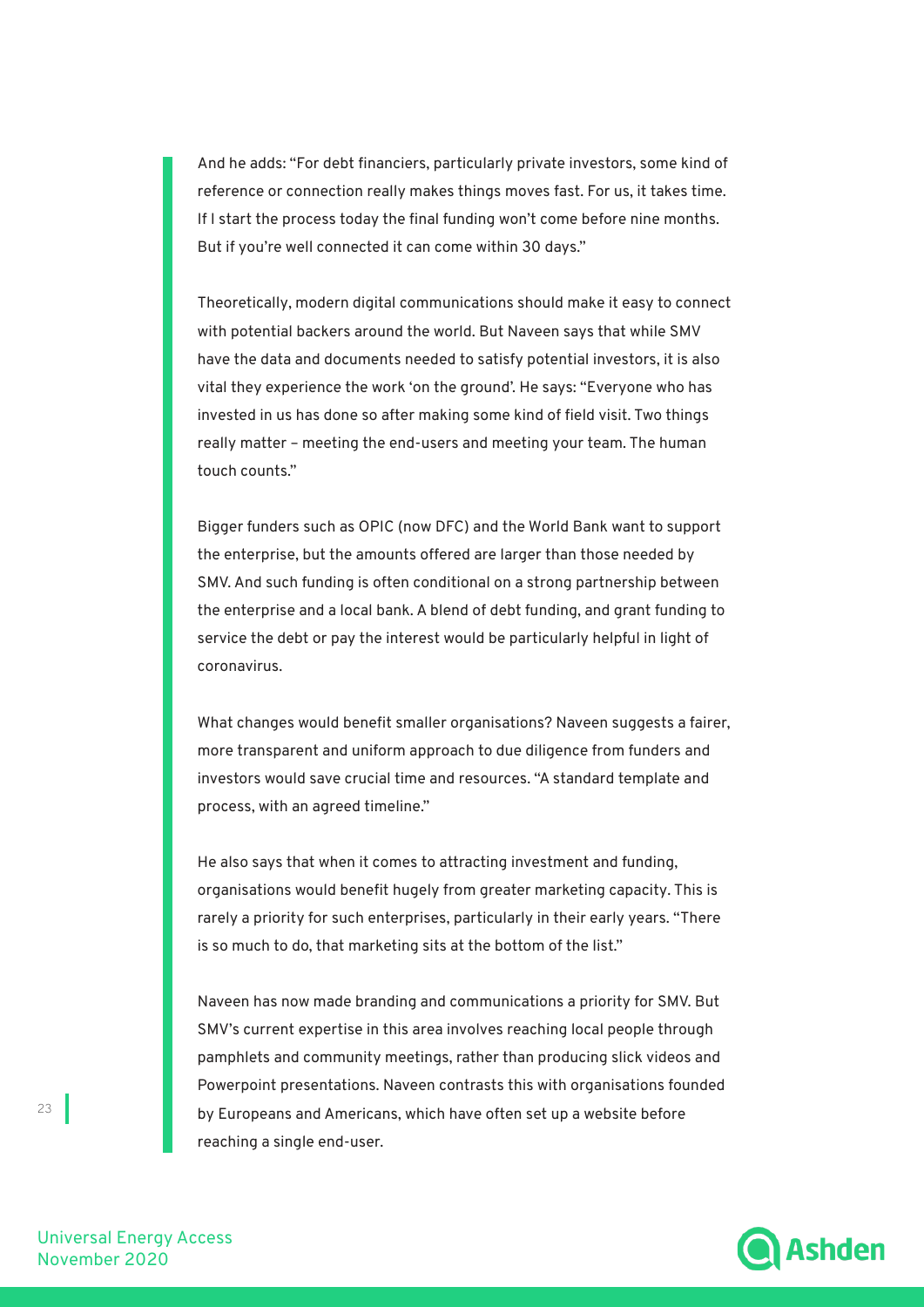Challenges for SMV beyond finance include recruiting high-quality staff in senior positions at the right salaries, with skills and experience but also the values that inspired Naveen to launch the organisation. While SMV and other SMEs face significant issues, Naveen suggests that they possess unique strengths. In his case, these include a deep knowledge of and connection to local people's lives. These insights have a fundamental impact on his business. For example, Naveen's business model builds on drivers' familiarity with making regular payments for their vehicles – a process he has remodelled to be supportive rather than exploitative.





Universal Energy Access November 2020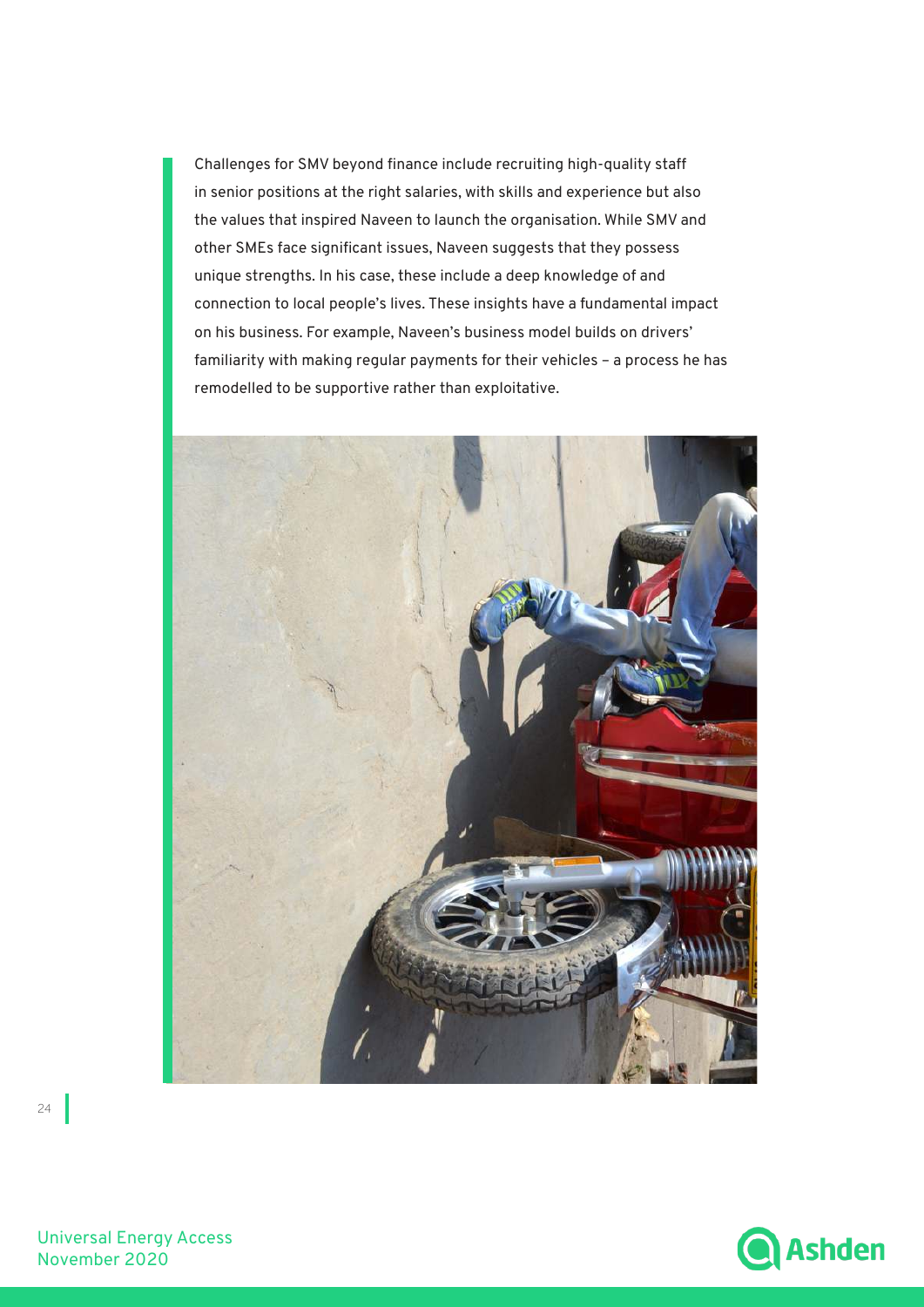His experience also shapes a values-based approach to his work. He says: "I've dedicated my whole life to this idea and this community. I'm firm in my belief that these people work hard for their livelihood – they should be respected and supported. I have seen their struggle, I have spent time with them. My motivation is to create a platform where they get respect and dignity."

Naveen is clear that investors and funders, like potential employees, must share his ethos – and be realistic. This can be challenging: "alignment of mission, vision and expectation is difficult," as he puts it.

#### **Ashden's Recommendation on Inclusion**

Funders and policymakers should set an explicit strategic goal to prioritise support for national and for smaller organisations as a route to a more inclusive energy system that better meets local needs. Investors should tap into the potential of such enterprises by offering realistic terms and timescales, being ready to adapt their normal operating models.



Universal Energy Access November 2020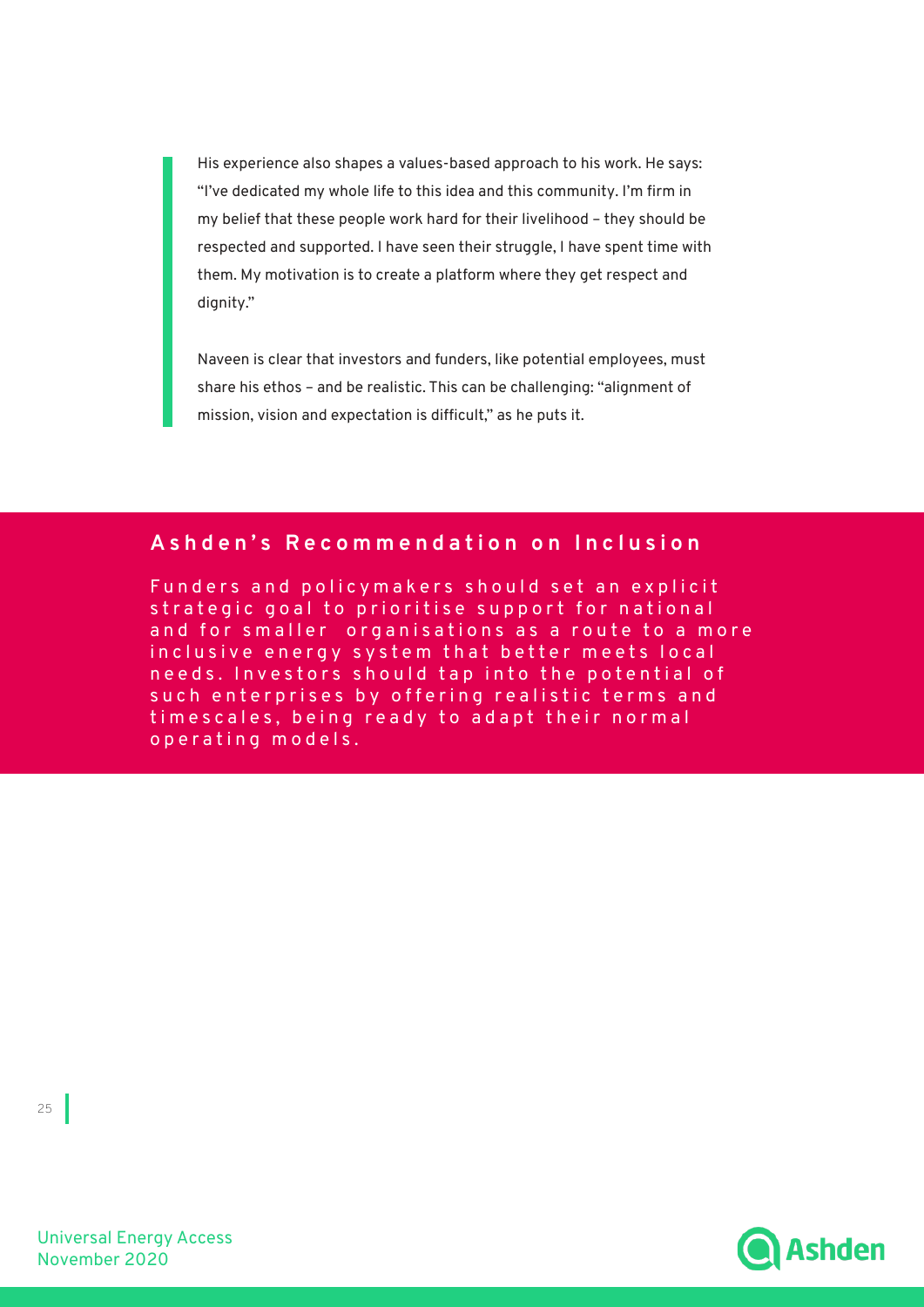## **Ambition**

Progress towards SDG7 demands radical action. Our work with frontline organisations tells us that many are achieving significant steps towards universal energy access and a low-carbon future for marginalised people. However, it is also clear that the pace of change falls short of that required to achieve SDG7 by 2030. Coronavirus threatens the growth, and even the existence, of many frontline enterprises. But ensuring the survival – or even a gentle scaling up – of today's organisations is simply not enough.

Ashden believes the solution is a more ambitious effort to shape the ecosystems that can drive greater energy access and create holistic solutions. This need not come at the cost of support for individual frontline organisations – in fact, these organisations have consistently told us that a flourishing ecosystem is crucial to their success. Specific needs raised by organisations include regional partners to disseminate products, and local manufacturers that would ease the need to import materials from abroad. Innovations such as PAYG services demand reliable telecommunications and banking providers. Support for partnerships or networks needs to run alongside support for individual organisations. Funders, investors and policymakers may also need to forge out-of-sector relationships in order to support progress on energy access.

### **An element of subsidy is an inevitable requirement for universal energy access.**

The single most important mechanism for rapid progress to SDG7 is national-level action that supports and co-ordinates public and private sector efforts. Within our network, we have seen how programmes delivered by governments – in close collaboration with a full range of partners – can bring progress at the pace required. These programmes reflect the reality that an element of subsidy is an inevitable requirement for universal energy access (something accepted by every wealthy country in the world, at least in respect of its own population's energy needs).

Innovators in this area include the Beyond the Grid Fund for Zambia (profiled below), and the Togolese Electrification and Renewable Energy Agency (AT2ER), winner of a 2020 Ashden Award. AT2ER is a government body tasked with ensuring that all of Togo has access to electricity, through a combination of electricity grid expansion, rural mini-grids and solar home systems.



Universal Energy Access November 2020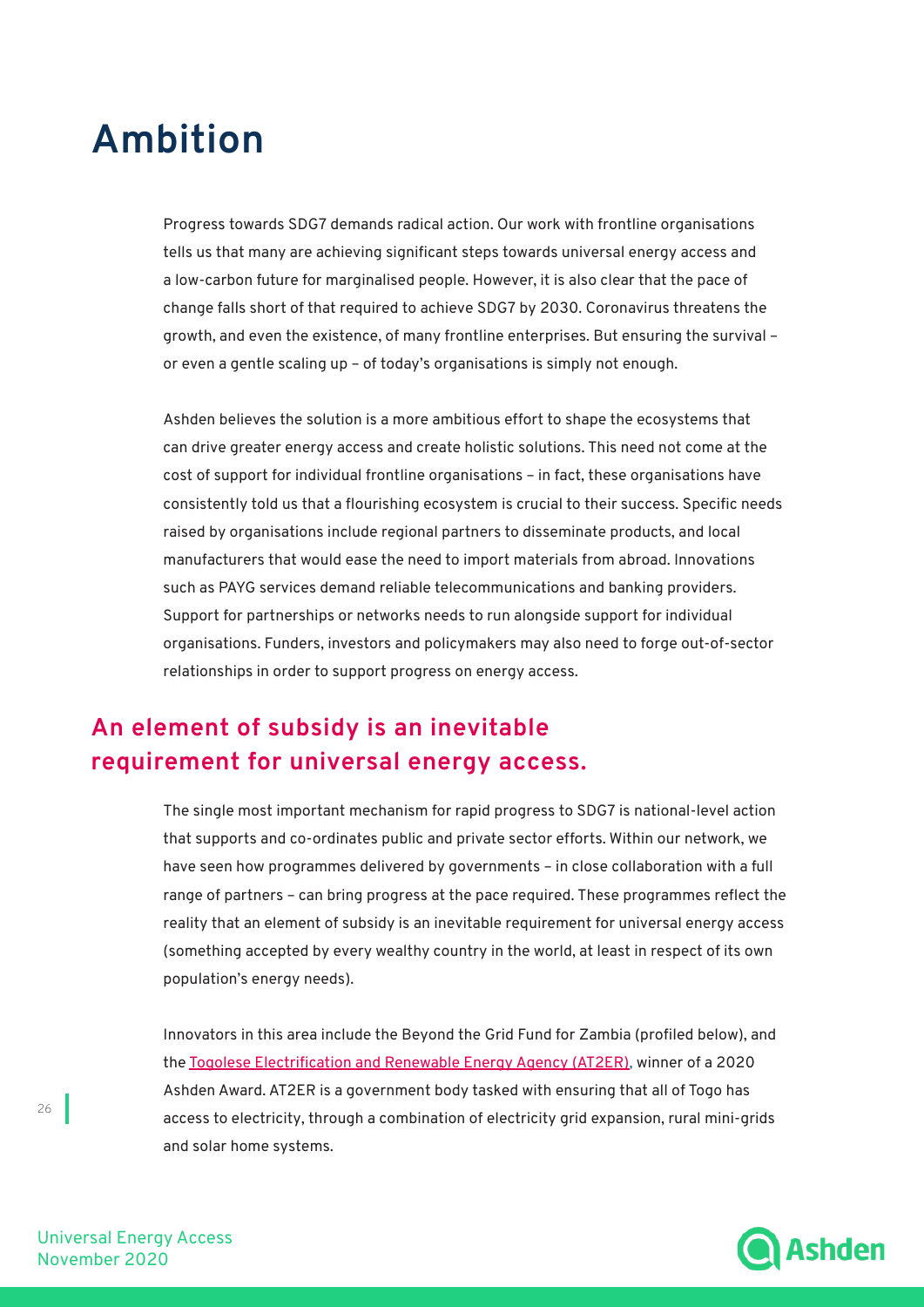After struggling to bring energy to rural communities, in March 2019 the body launched the Cizo Project, which offers a subsidy to households, therefore giving them the much needed helping hand to access clean energy through their own solar home system. Payments are made through mobile banking, with the subsidy being applied directly to the payment amount. In partnership with five distributed energy service companies, they are now rolling out the Cizo Project across the country.

Such plans give frontline innovators a platform for greater impact, particularly with harder-to-reach communities – those unlikely to be served by a purely market-based approach. They can also unlock co-benefits such as improved incomes, serving a range of development goals. In the case of Togo, this includes training 6,000 people to be engineers or mobile banking agents, with a strong push for women to be included.



As companies establish themselves in poorer communities – developing local sales teams, building customers' credit histories, and better understanding of local needs – the size of subsidy needed diminishes. However, the fact remains that providing energy to the world's most marginalised people – for example, those living in extreme poverty in isolated areas – is rarely a commercially attractive proposition. If the world is to achieve genuinely universal energy access, subsidies of some kind will be necessary.



Universal Energy Access November 2020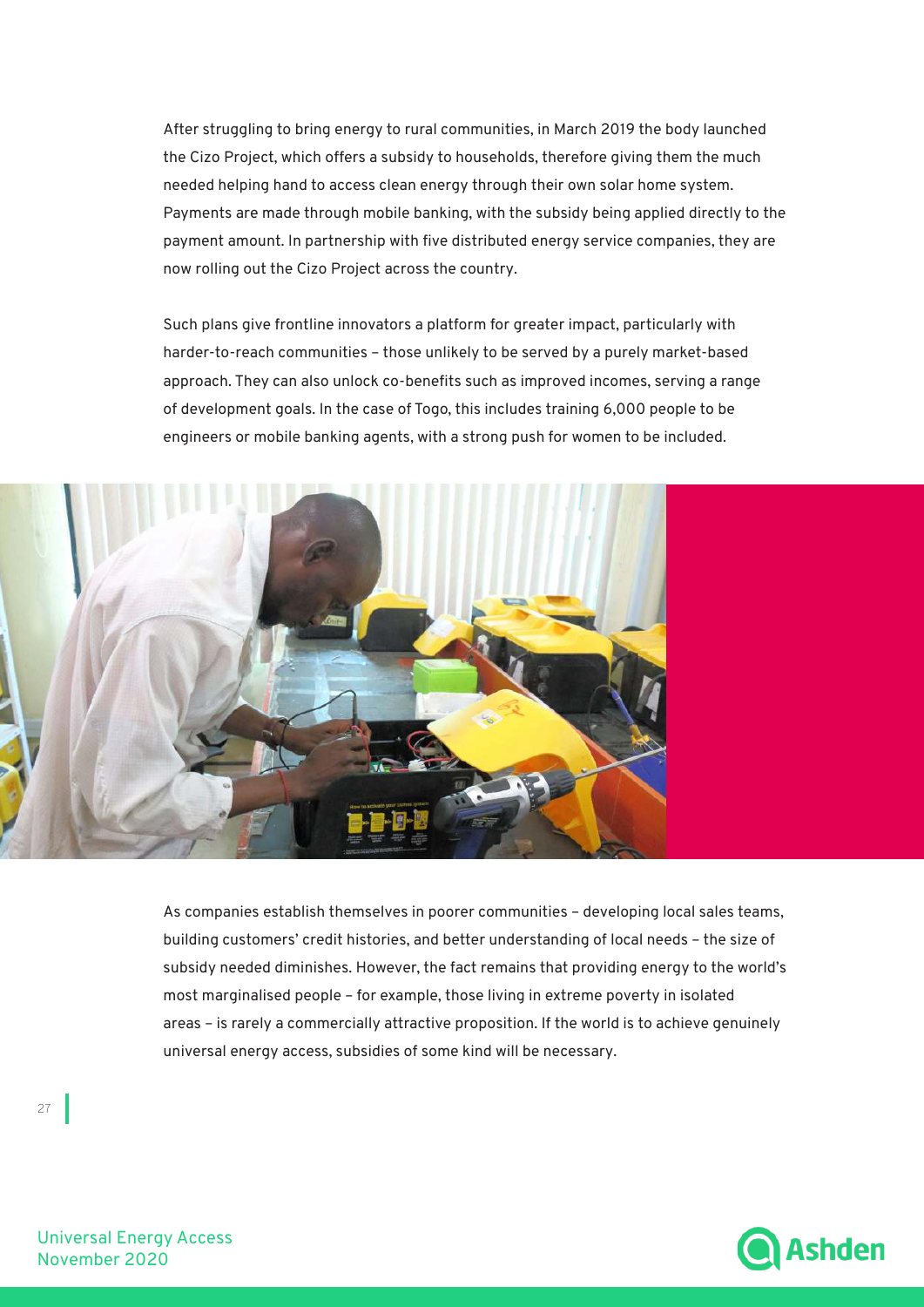#### **A national programme view: Beyond the Grid Fund for Zambia**

Since launching in 2018, the innovative Beyond the Grid Fund for Zambia (BGFZ), funded by the Swedish government and developed and implemented by the Renewable Energy and Energy Efficiency Partnership (REEEP), has brought clean energy to 119,000 households, businesses and institutions. It has done this by making it less risky and less expensive for businesses to enter the country's off-grid energy market. The success of the fund has led the Swedish government, the Nordic Environment Finance Corporation (NEFCO) and REEEP to create the Beyond the Grid Fund for Africa (BGFA). This aims to build markets and bring access to clean, affordable off-grid energy to at least 5 million people in Burkina Faso, Liberia, Mozambique and Zambia by 2025.



The BGFZ programme has provided incentives for energy companies reaching last-mile communities unserved by the public and private sectors – as long as enterprises offer quality services and products, accessible to as many people as possible. The programme has also built a live data platform tracking progress on energy access and convened the country's politicians and other key stakeholders in an influential off-grid energy task force. The context for providing energy in rural Zambia is particularly challenging.



Universal Energy Access November 2020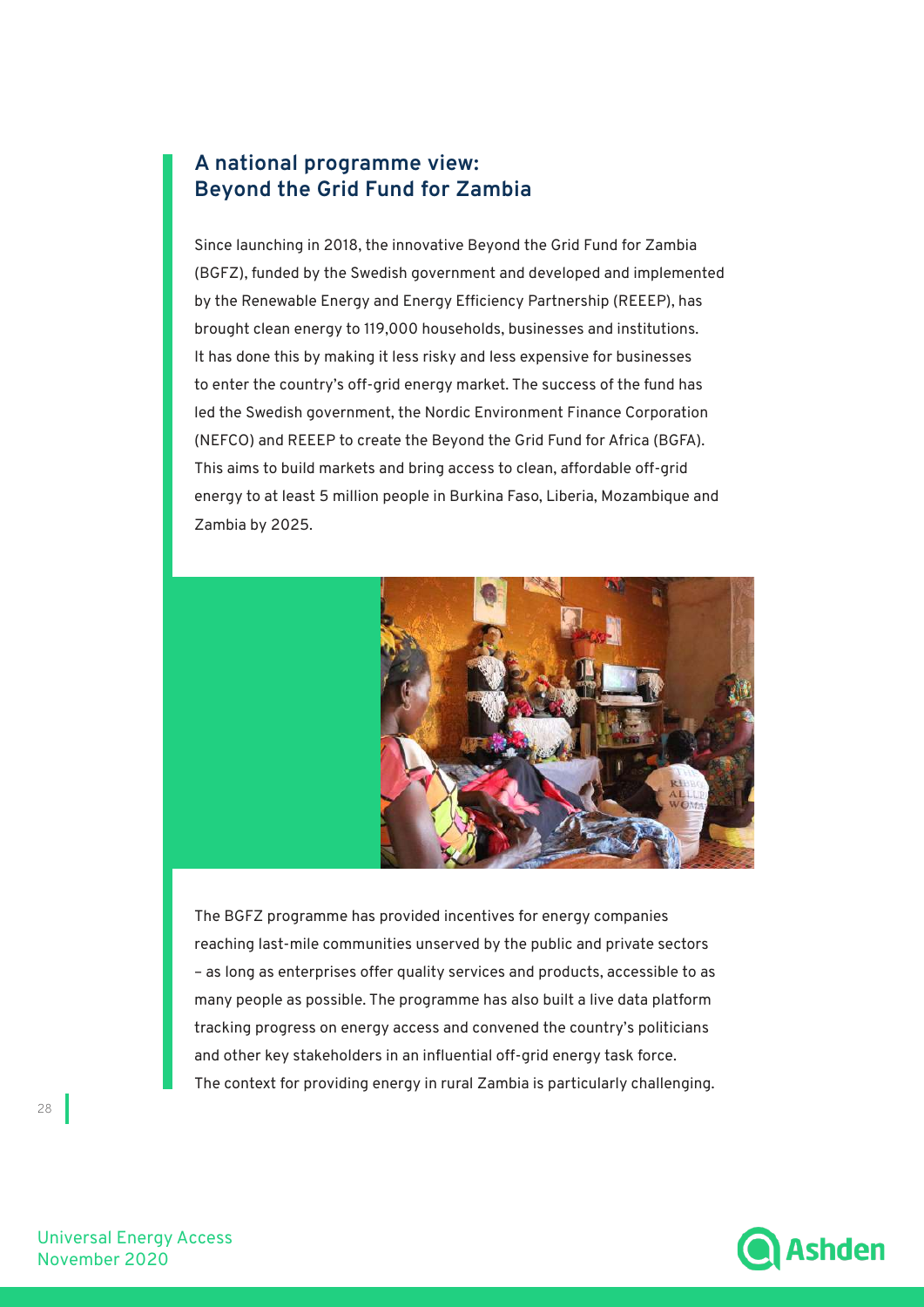Villages are often comprised of homesteads 2-3km apart, which makes service delivery very difficult, whether from public or private schemes. A holistic approach combining incentives, data gathering, and policy mechanisms has been crucial to the success of the fund and allowed it to support a developing energy ecosystem, not just a limited number of companies.



The fund's Senior Expert and Liaison Manager Sabera Khan, an Ashden Trustee, says: "Our beginning was simple and humble – there was a vision, that if the telecommunications industry could connect people in villages without the need for heavy state infrastructure, why can't those lessons be applied to energy?"

The ethos of the fund is in keeping with the ideals that created universal energy access in richer nations – that without public finance supporting private finance, the world will not reach its SDG targets. In many 'developed' nations, governments invested in infrastructure even when there were no immediate returns. Another challenge is bringing on board the private capital markets, which need to be blended with public finance.



Universal Energy Access November 2020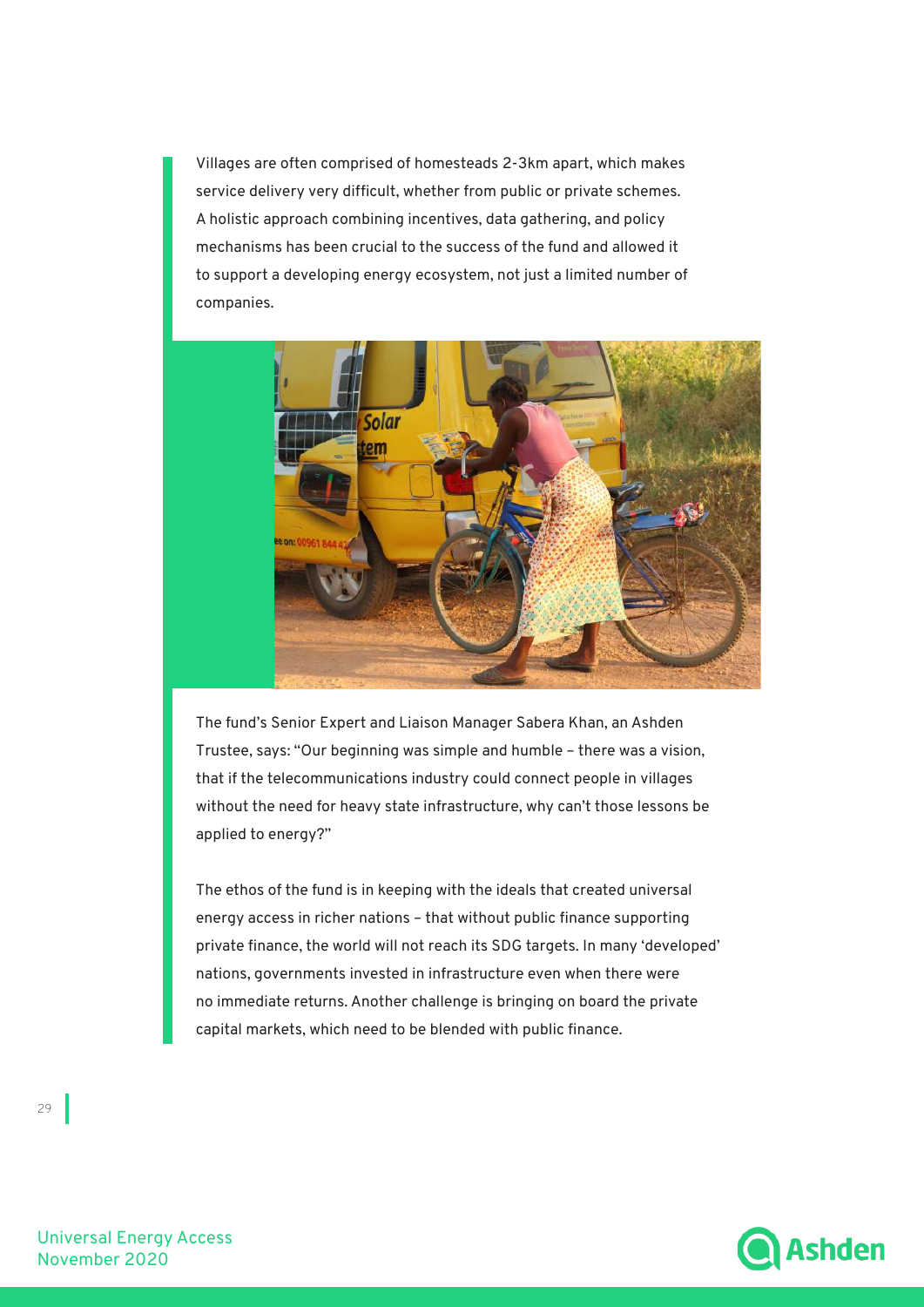Sabera reports that the programme has left enterprises eager to reach further into last-mile communities – which would require a different level of subsidy. Companies that have sold systems need to keep increasing their portfolio, whether through connecting people to a higher tier of service, or upping the volume of units sold.

Even with a successful national plan in place, Coronovirus remains a huge threat to energy access efforts. Angel investors, state funders and others are only funding their own portfolios, not markets, Sabera confirms. She adds: "We need to do something differently. Domestic financial institutions must be supported to be more involved in achieving country level targets. When companies get shut down, it's not just about the companies. What happens to those consumers? If enterprises pull out, other businesses that rely on that energy no longer have it."

"Development is not just stopping – it's going in reverse. Globally, governments need to talk and say 'what are we going to do in terms of staying on track for the SDGs?' Even if that means revising targets, we need to have forward movement. Covid-19 is our new reality. This is happening now."

#### **Ashden's Recommendation on Ambition**

National energy plans should blend public and private finance, market and non-market based finance, and support specialised and vertically-integrated local companies, in a bid to create a stable national energy ecosystem of on- and off-grid solutions. This should include a mix of technologies to meet different needs, and would offer the best platform for supporting a nation's future energy requirements.



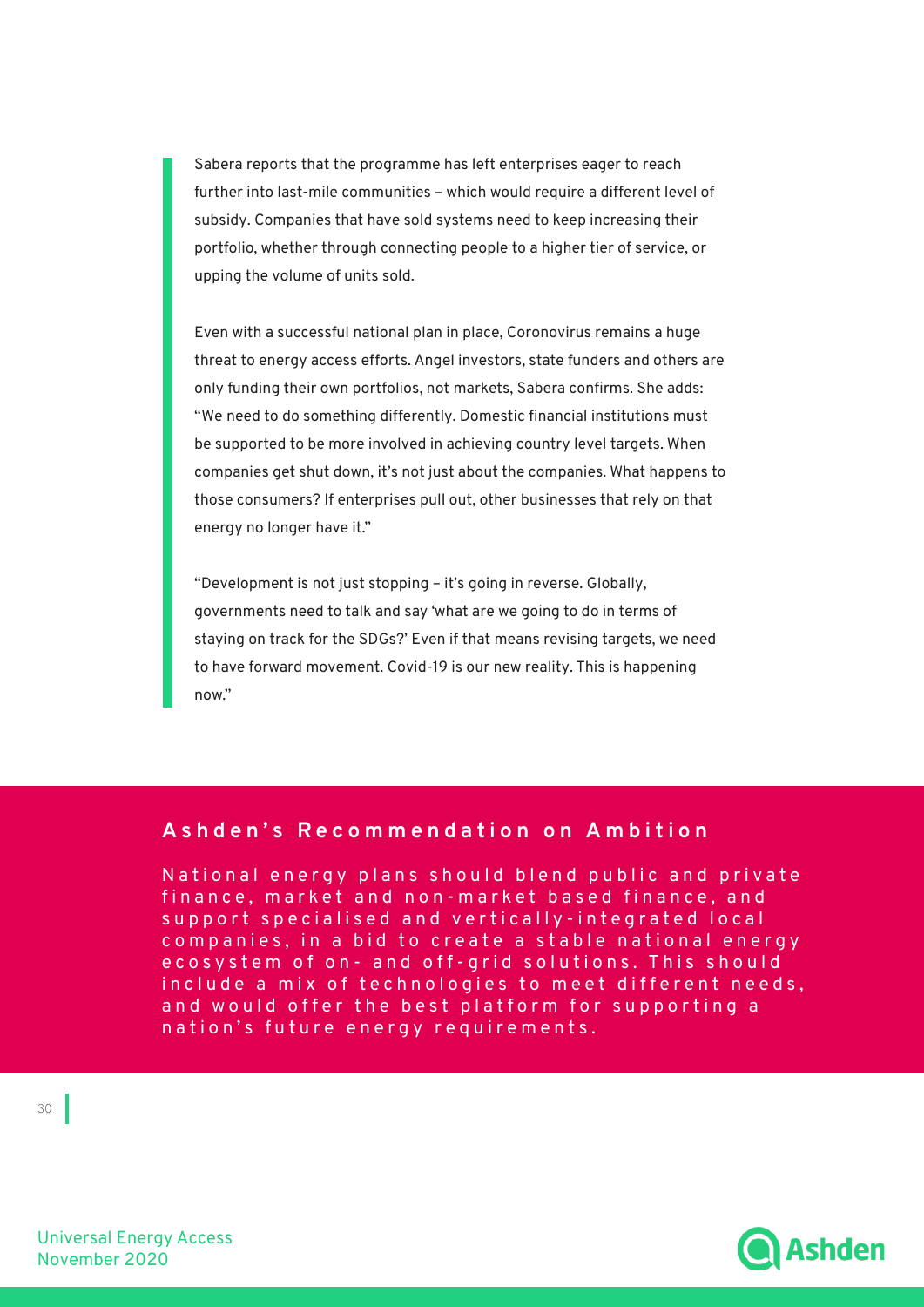## **Conclusion: A Changing Role for Ashden**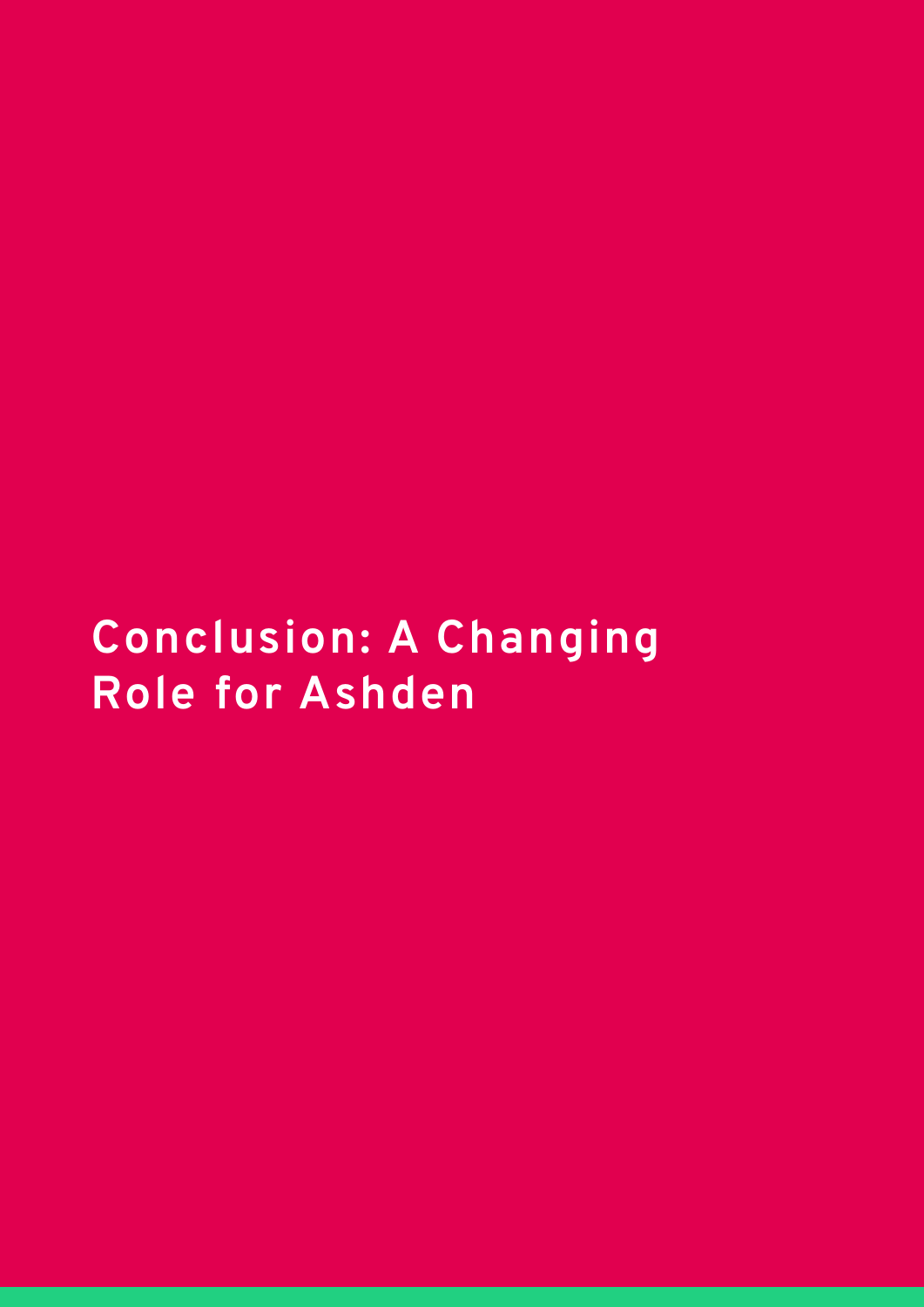Ashden is committed to going further in supporting frontline climate enterprises – in particular, helping them secure finance, and tackling the crucial sectoral issues of understanding, inclusion and ambition. With progress towards the SDGs stuttering, it is clear that 'business as usual' from sector organisations (including Ashden) will not deliver the transformation needed. In this report we have scoped out key challenges in the energy access ecosystem – now we must help that ecosystem thrive.

Our backing for individual frontline organisations delivering energy access is unwavering. But as well as giving one-to-one support, we are deepening our programmatic work and nurturing the environment in which these organisations can flourish.



This includes steps to facilitate emergency pandemic relief. This summer saw Ashden, Sustainable Energy for All and the World Bank's ESMAP programme co-host a virtual summit for government and philanthropic donors. Key moments included the Swiss Agency for Development and Cooperation (SDC) announcing a new commitment to support the electrification of health clinics and a catalytic first-loss contribution to the Energy Access Relief Fund.

We are delivering a growing calendar of events, webinars, masterclasses and pitching opportunities, many run with influential partners such as Sustainable Energy for All and Bloomberg New Energy Finance. More than ever, these events will be geared towards sparking or accelerating system change, rather than incremental progress. Meanwhile, the global surge in virtual events and gatherings offers an opportunity to draw new voices into our network. We are working to build on the success of July's 2020 Ashden Awards Ceremony, our most diverse ever.



Universal Energy Access November 2020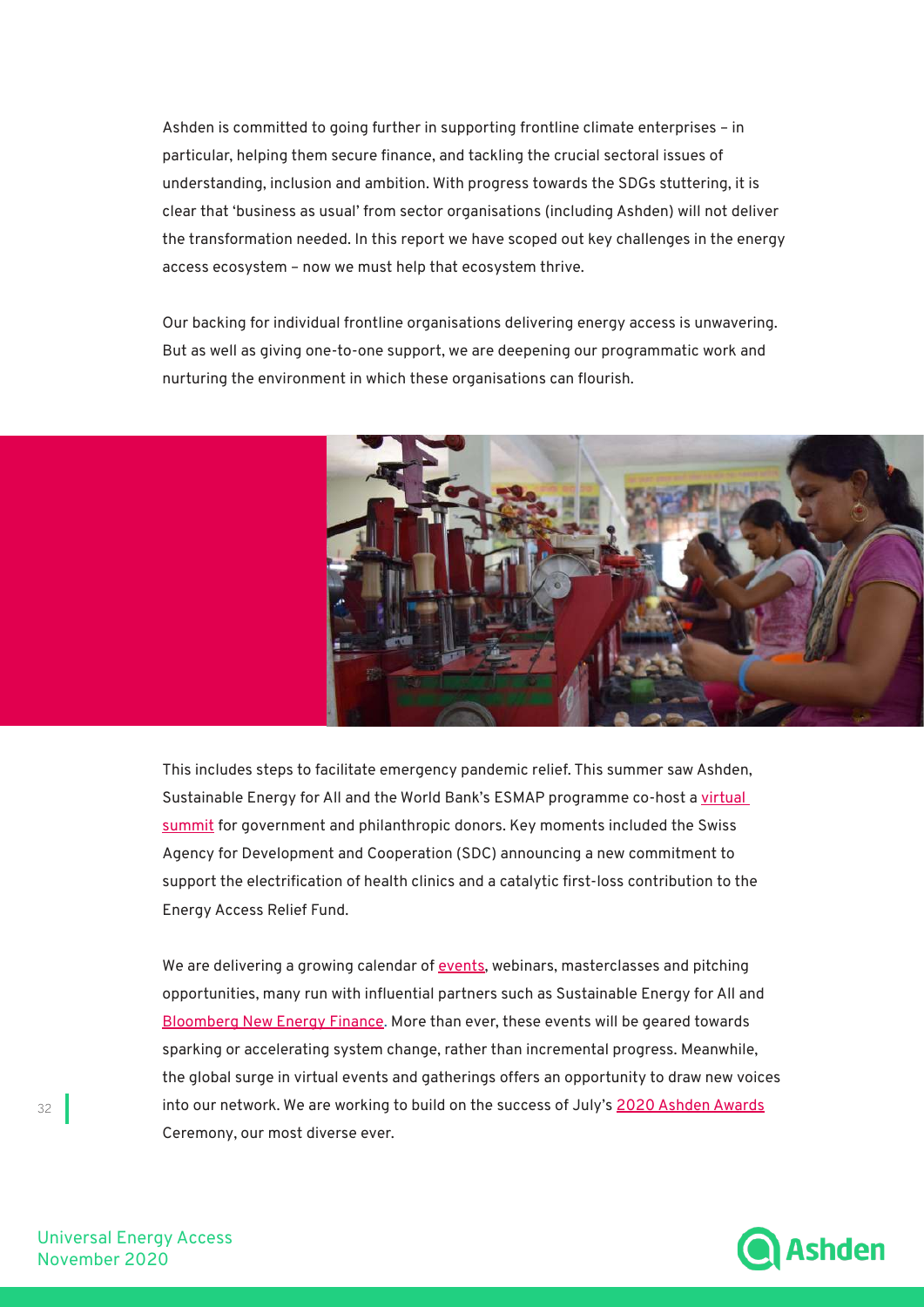We are also going further to share the insights from our work with innovators, releasing incisive reports - such as recent publications on energy and livelihoods and sustainable cooling. We have seen how knowledge sharing is a persistent problem right across the sector. Our response is to dig deeper but also to channel our insights more precisely towards key changemakers such as funders and investors.

### **We have seen how knowledge sharing is a persistent problem right across the sector.**

Crucial to our new approach is a focus on solutions that are participatory, inclusive, targeted at the most marginalised and able to drive radical change. Properly supported, they are the agents for truly radical change. We invite our partners to join us on our journey.



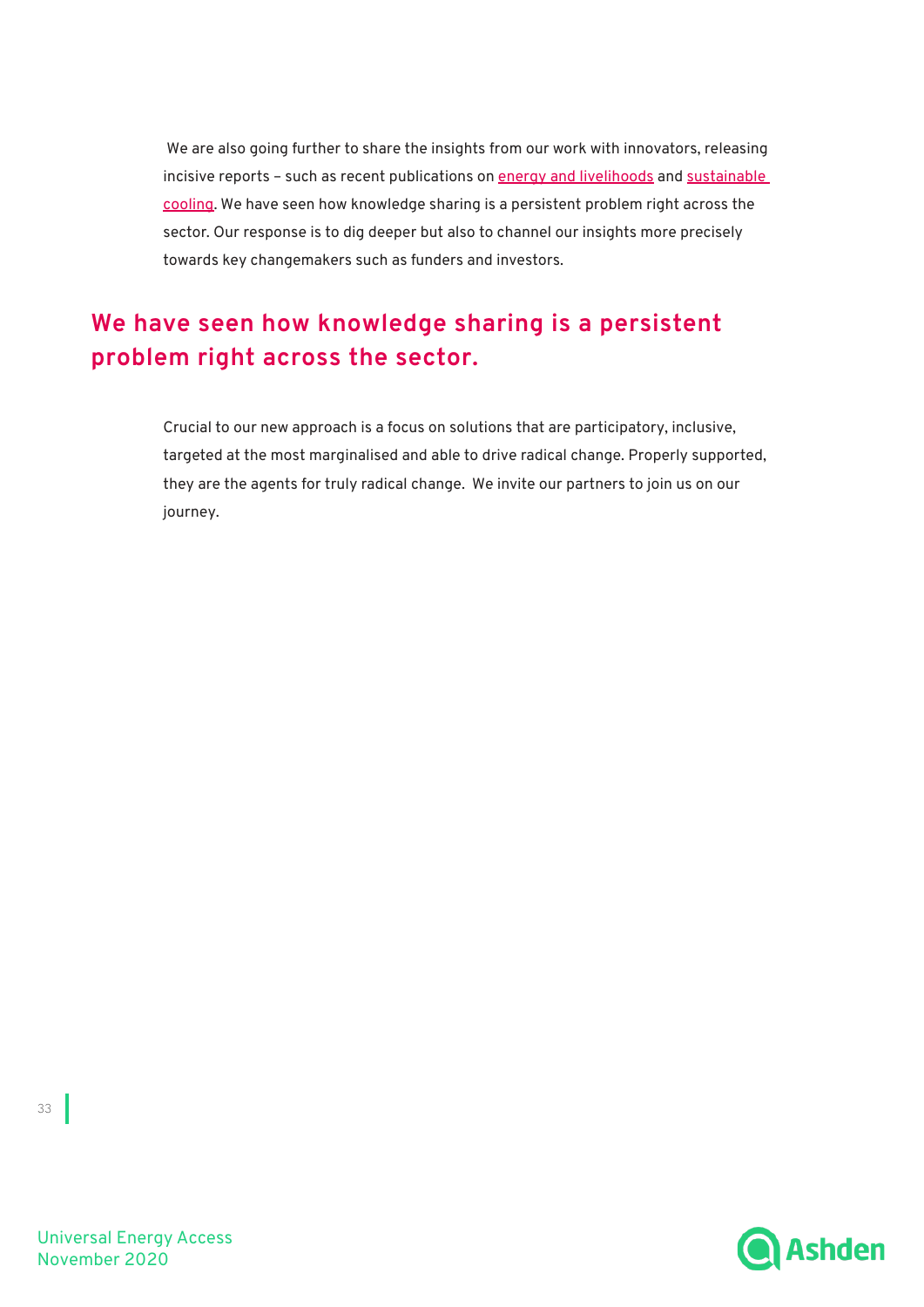## **How was this report prepared?**

In preparing this report, Ashden gathered insights from 53 organisations in our network; 25 from Asia; 21 from Sub-Saharan Africa; three from the Americas and four from the Middle East and North Africa. These organisations offer a wide range of energy access products and services, including household and off-grid solar, productive use solutions and micro-hydro technology.

The list also includes organisations active in the areas of clean drinking water and clean cooking, as well as natural climate solutions and sustainable buildings, cooling and transport.

Financiers interviewed included social impact investors, impact funds, philanthropic organisations and family offices.

Ashden thanks everyone who has offered their opinions and knowledge to assist in the preparation of this report. With sincere thanks to Wallace Global Fund for their generous support.

**Chhavi Sharma, International Programme Manager, Ashden Craig Burnett, Editor, Ashden**

**November 2020**

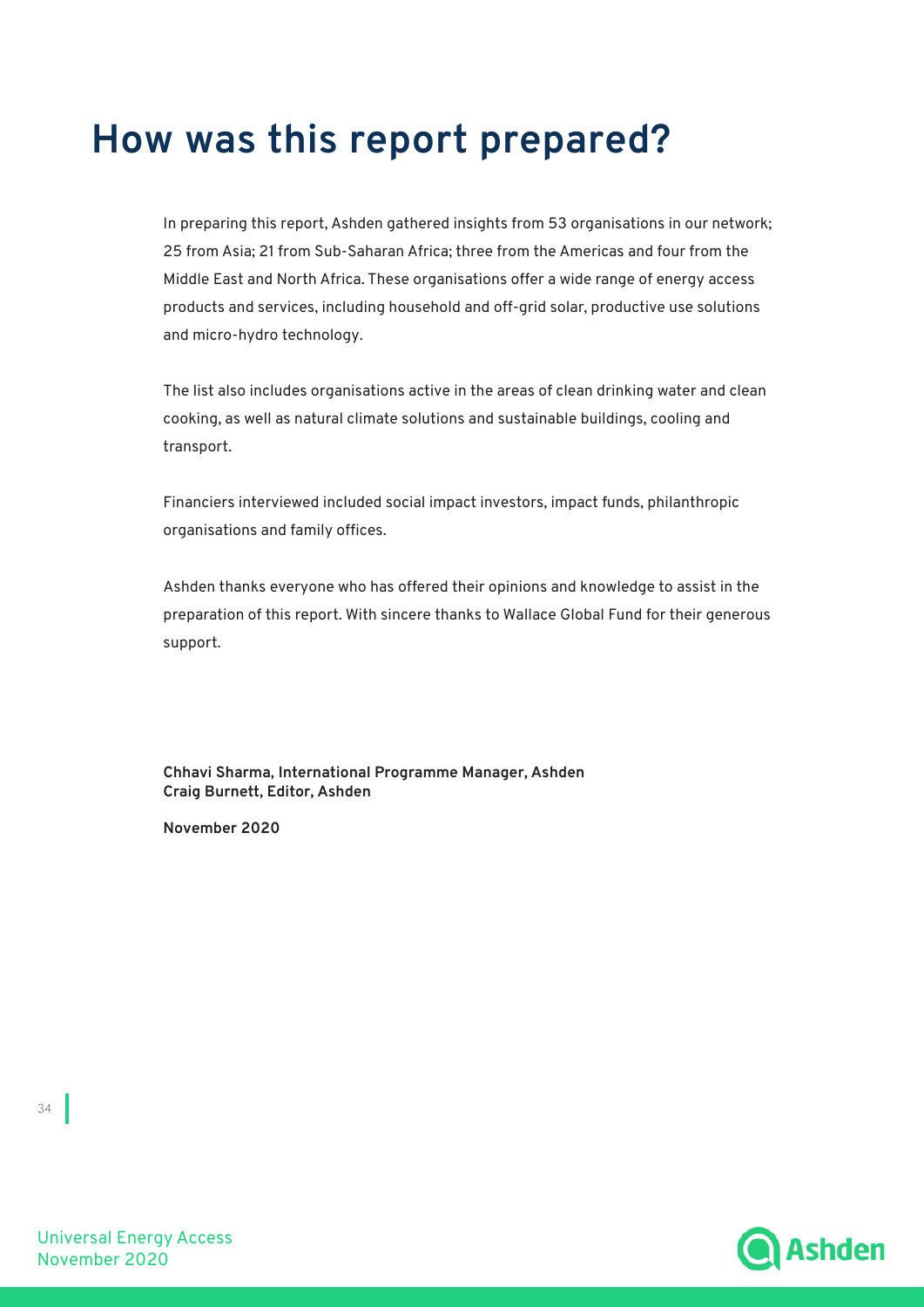

### **About Ashden**

Ashden is a climate solutions charity. Its mission is to accelerate transformative climate innovations and build a more just world. Through awards and programmes, Ashden promotes and supports climate and energy pioneers – including businesses, non-profits and public sector organisations around the world.

Since 2001, Ashden has awarded more than 236 ground-breaking organisations.

**www.ashden.org Twitter: @Ashden\_org**

Wallace Global Fund FOR A SUSTAINABLE FUTURE

### **About Wallace Global Fund**

Wallace Global Fund (WGF) is a private foundation founded by Henry A. Wallace, Vice President of the United States. The mission of the Wallace Global Fund is to promote an informed and engaged citizenry, to fight injustice, and to protect the diversity of nature and the natural systems upon which all life depends.

**www.wgf.org Twitter: @WallaceGlobal**

35

Universal Energy Access November 2020